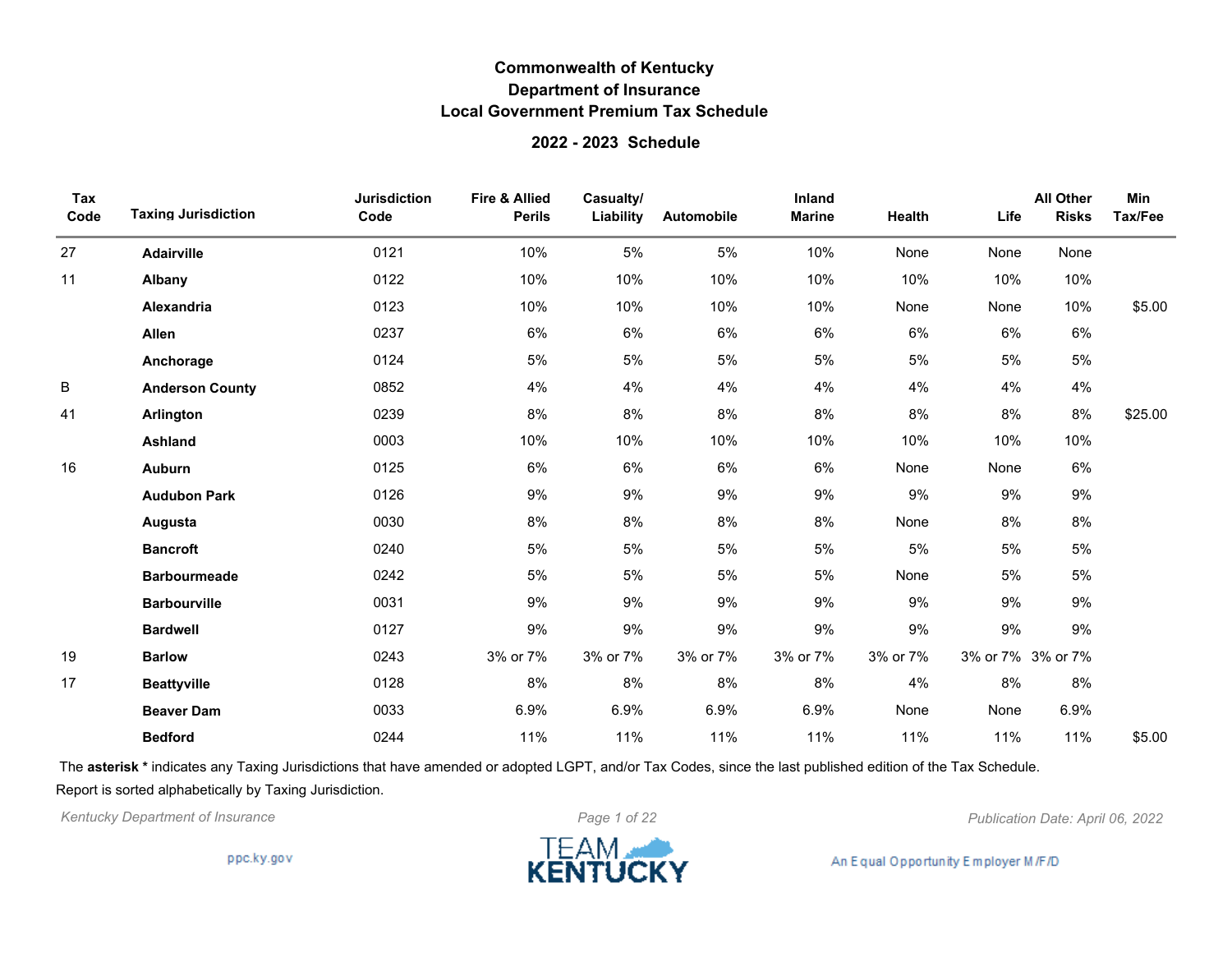#### **2022 - 2023 Schedule**

| Tax<br>Code | <b>Taxing Jurisdiction</b> | <b>Jurisdiction</b><br>Code | <b>Fire &amp; Allied</b><br><b>Perils</b> | Casualty/<br>Liability | Automobile | Inland<br><b>Marine</b> | <b>Health</b> | Life         | <b>All Other</b><br><b>Risks</b> | Min<br>Tax/Fee |
|-------------|----------------------------|-----------------------------|-------------------------------------------|------------------------|------------|-------------------------|---------------|--------------|----------------------------------|----------------|
|             | <b>Beechwood Village</b>   | 0129                        | 5%                                        | 5%                     | 5%         | 5%                      | None          | 5%           | 5%                               |                |
| E           | <b>Bell County</b>         | 0856                        | 7%                                        | 7%                     | 7%         | 7%                      | None          | 7%           | None                             |                |
|             | <b>Bellefonte</b>          | 1041                        | $8\%$                                     | 8%                     | 8%         | $8\%$                   | 8%            | $8%$         | 8%                               |                |
|             | <b>Bellemeade</b>          | 0247                        | 5%                                        | 5%                     | 5%         | 5%                      | None          | 5%           | 5%                               |                |
|             | <b>Bellevue</b>            | 0034                        | 10%                                       | 10%                    | 10%        | 10%                     | 10%           | 10%          | 10%                              |                |
|             | <b>Bellewood</b>           | 0248                        | 5%                                        | 5%                     | 5%         | 5%                      | 5%            | 5%           | 5%                               |                |
|             | <b>Benham</b>              | 1046                        | 10%                                       | 10%                    | 10%        | 10%                     | 10%           | 10%          | 10%                              |                |
|             | <b>Benton</b>              | 0035                        | 7.5%                                      | 7.5%                   | 7.5%       | 7.5%                    | 7.5%          | \$18.75 Flat | 7.5%                             |                |
|             | <b>Berea</b>               | 0036                        | 6%                                        | 6%                     | 6%         | 6%                      | None          | 6%           | 6%                               |                |
|             | <b>Berry</b>               | 0249                        | 7.5%                                      | 7.5%                   | 7.5%       | 7.5%                    | 7.5%          | 7.5%         | 7.5%                             |                |
|             | <b>Blue Ridge Manor</b>    | 0251                        | 5%                                        | 5%                     | 5%         | 5%                      | 5%            | 5%           | 5%                               |                |
| 07          | <b>Bowling Green</b>       | 0004                        | 7%                                        | 2%                     | 2%         | 7%                      | 2%            | 2%           | 7%                               | \$5.00         |
|             | <b>Bradfordsville</b>      | 0254                        | 3%                                        | 3%                     | 3%         | 3%                      | 3%            | 3%           | 3%                               |                |
|             | <b>Brandenburg</b>         | 0132                        | 8%                                        | 8%                     | 8%         | 8%                      | 8%            | 8%           | 8%                               |                |
| 30          | <b>Breckinridge County</b> | 0863                        | 5%                                        | 5%                     | 5%         | 5%                      | None          | 5%           | 5%                               |                |
|             | <b>Briarwood</b>           | 0256                        | 5%                                        | 5%                     | 5%         | 5%                      | 5%            | 5%           | 5%                               |                |
|             | <b>Brodhead</b>            | 0259                        | 6%                                        | 6%                     | 6%         | 6%                      | 6%            | 6%           | 6%                               |                |
|             | <b>Broeck Pointe</b>       | 0455                        | 5%                                        | 5%                     | 5%         | 5%                      | 5%            | 5%           | 5%                               |                |
|             | <b>Bromley</b>             | 0133                        | 10%                                       | 10%                    | 10%        | 10%                     | None          | None         | 10%                              |                |

The **asterisk \*** indicates any Taxing Jurisdictions that have amended or adopted LGPT, and/or Tax Codes, since the last published edition of the Tax Schedule. Report is sorted alphabetically by Taxing Jurisdiction.

*Kentucky Department of Insurance Page 2 of 22 Publication Date: April 06, 2022*

ppc.ky.gov

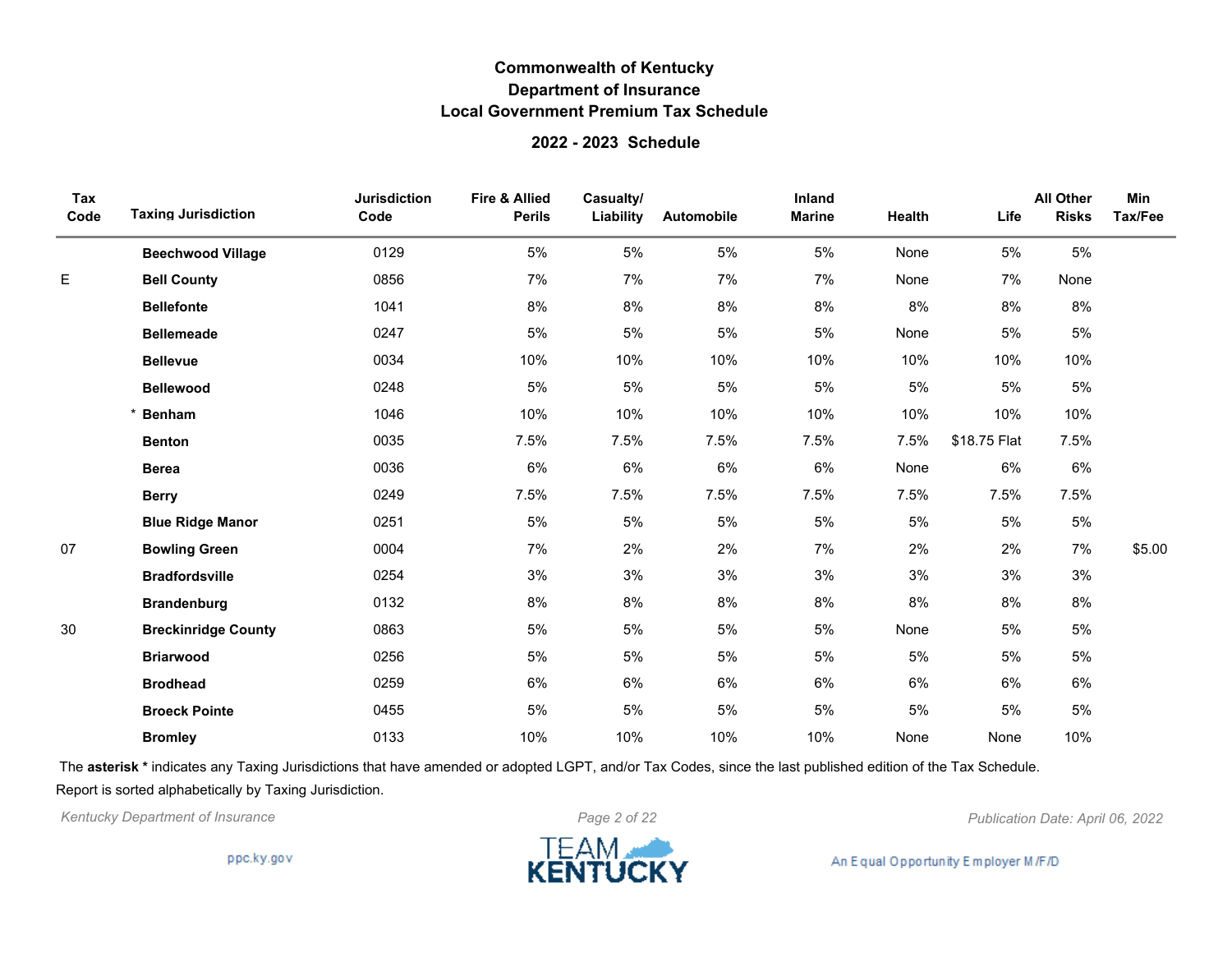### **2022 - 2023 Schedule**

| Tax<br>Code | <b>Taxing Jurisdiction</b> | <b>Jurisdiction</b><br>Code | <b>Fire &amp; Allied</b><br><b>Perils</b> | Casualty/<br>Liability | <b>Automobile</b> | Inland<br><b>Marine</b> | Health | Life | <b>All Other</b><br><b>Risks</b> | Min<br>Tax/Fee |
|-------------|----------------------------|-----------------------------|-------------------------------------------|------------------------|-------------------|-------------------------|--------|------|----------------------------------|----------------|
|             | <b>Brooksville</b>         | 0134                        | 7%                                        | 7%                     | 7%                | 7%                      | 7%     | 7%   | 7%                               |                |
|             | <b>Brownsboro Farm</b>     | 0260                        | 5%                                        | 5%                     | 5%                | 5%                      | None   | 5%   | 5%                               |                |
|             | <b>Brownsboro Village</b>  | 1015                        | 5%                                        | 5%                     | 5%                | 5%                      | 5%     | 5%   | 5%                               |                |
|             | <b>Brownsville</b>         | 0135                        | 7%                                        | 7%                     | 7%                | 7%                      | 7%     | 7%   | 7%                               |                |
|             | <b>Bullitt County</b>      | 0864                        | 5%                                        | 5%                     | 5%                | 5%                      | None   | None | 5%                               |                |
|             | <b>Burgin</b>              | 0136                        | 10%                                       | 10%                    | 10%               | 10%                     | 10%    | 10%  | 10%                              |                |
|             | <b>Burkesville</b>         | 0137                        | 10%                                       | 10%                    | 10%               | 10%                     | 10%    | 10%  | 10%                              |                |
|             | <b>Burnside</b>            | 0138                        | 9%                                        | 9%                     | 9%                | 9%                      | 9%     | 9%   | 9%                               | \$5.00         |
|             | <b>Butler</b>              | 0139                        | 10%                                       | 10%                    | 10%               | 10%                     | 10%    | 10%  | 10%                              |                |
|             | Cadiz                      | 0140                        | 6%                                        | 6%                     | 6%                | 6%                      | 6%     | 6%   | 6%                               |                |
|             | Calhoun                    | 0141                        | 12%                                       | 12%                    | 12%               | 12%                     | 12%    | 12%  | 12%                              |                |
|             | California                 | 0264                        | 10%                                       | 10%                    | 10%               | 10%                     | None   | 10%  | 10%                              |                |
|             | <b>Calvert City</b>        | 0037                        | 7%                                        | 7%                     | 7%                | 7%                      | 7%     | 7%   | 7%                               |                |
|             | Cambridge                  | 0266                        | 5%                                        | $5\%$                  | 5%                | 5%                      | 5%     | 5%   | 5%                               |                |
|             | <b>Campbell County</b>     | 0868                        | 10%                                       | 10%                    | 10%               | 10%                     | None   | None | 10%                              |                |
|             | Campbellsburg              | 0142                        | 12%                                       | 12%                    | 12%               | 12%                     | 12%    | 12%  | 12%                              | \$5.00         |
|             | Campbellsville             | 0011                        | 10%                                       | 10%                    | 10%               | 10%                     | 10%    | 2%   | 10%                              |                |
|             | Campton                    | 0267                        | 8%                                        | 8%                     | 8%                | 8%                      | None   | None | 8%                               |                |
|             | Caneyville                 | 0268                        | 5.2%                                      | 5.2%                   | 5.2%              | 5.2%                    | None   | None | None                             | \$5.00         |

The **asterisk \*** indicates any Taxing Jurisdictions that have amended or adopted LGPT, and/or Tax Codes, since the last published edition of the Tax Schedule. Report is sorted alphabetically by Taxing Jurisdiction.

*Kentucky Department of Insurance Page 3 of 22 Publication Date: April 06, 2022*

ppc.ky.gov

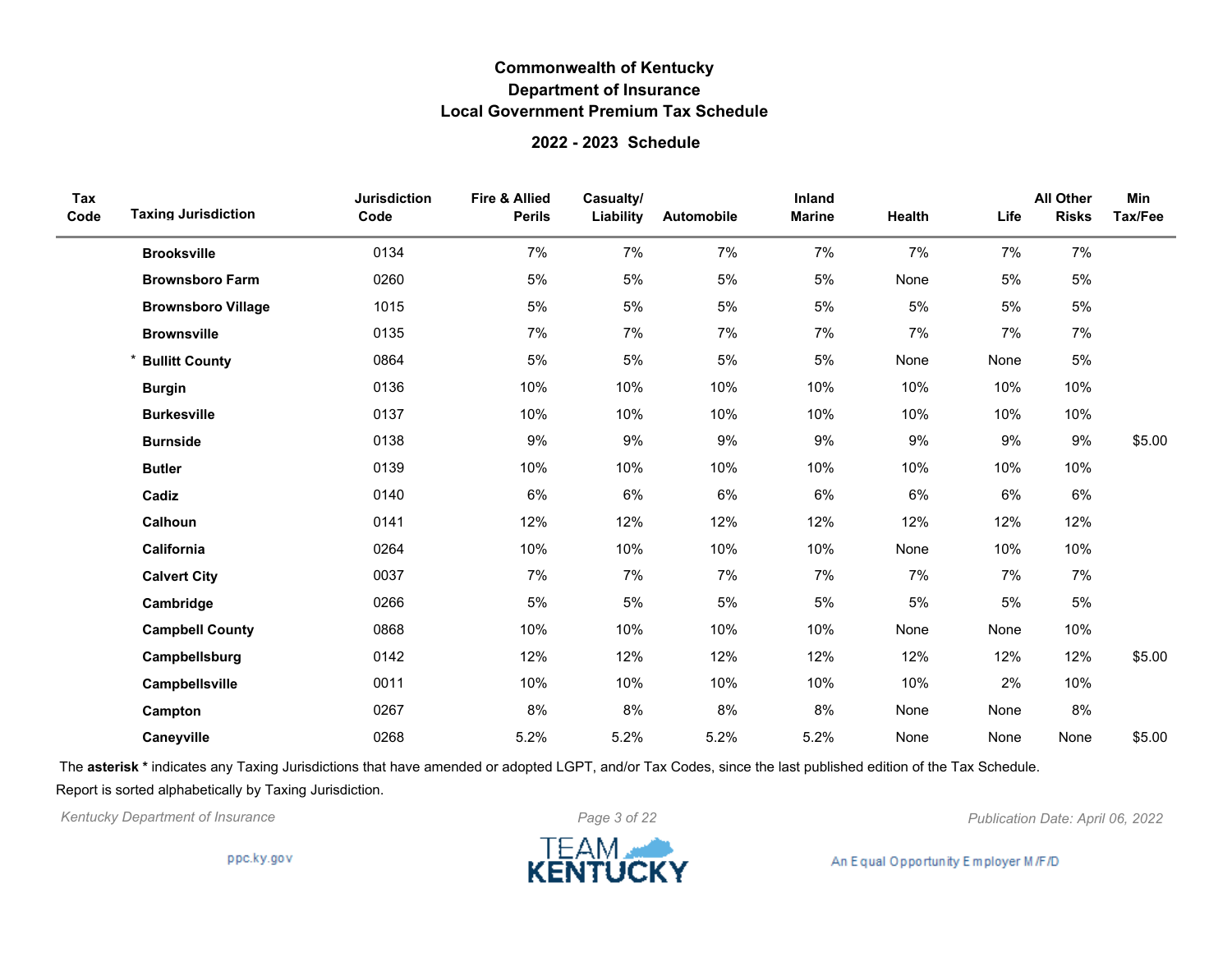#### **2022 - 2023 Schedule**

| Tax<br>Code | <b>Taxing Jurisdiction</b> | <b>Jurisdiction</b><br>Code | <b>Fire &amp; Allied</b><br><b>Perils</b> | Casualty/<br>Liability | Automobile | Inland<br><b>Marine</b> | Health | Life | <b>All Other</b><br><b>Risks</b> | Min<br>Tax/Fee |
|-------------|----------------------------|-----------------------------|-------------------------------------------|------------------------|------------|-------------------------|--------|------|----------------------------------|----------------|
|             | Carlisle                   | 0038                        | 7.5%                                      | 7.5%                   | 7.5%       | 7.5%                    | 7.5%   | 7.5% | 7.5%                             | \$5.00         |
|             | <b>Carlisle County</b>     | 1035                        | 4%                                        | 4%                     | 4%         | 4%                      | 4%     | 4%   | 4%                               |                |
|             | Carrollton                 | 0039                        | 8%                                        | 8%                     | 8%         | 8%                      | 8%     | 8%   | 8%                               |                |
|             | <b>Carter County</b>       | 0870                        | 9%                                        | 9%                     | 9%         | 9%                      | None   | None | 9%                               |                |
|             | <b>Casey County</b>        | 0872                        | 6%                                        | 6%                     | 6%         | 6%                      | None   | None | 6%                               |                |
|             | Catlettsburg               | 0040                        | 16%                                       | 16%                    | 16%        | 16%                     | 16%    | 16%  | 16%                              | \$5.00         |
|             | <b>Cave City</b>           | 0143                        | 8%                                        | 8%                     | 8%         | 8%                      | 8%     | 8%   | None                             |                |
|             | Centertown                 | 0272                        | 6%                                        | 6%                     | 6%         | 6%                      | None   | None | 6%                               |                |
| 09          | <b>Central City</b>        | 0041                        | 8%                                        | 8%                     | 8%         | 8%                      | 8%     | 8%   | 8%                               |                |
|             | <b>Clark County</b>        | 0994                        | 4%                                        | 4%                     | 4%         | 4%                      | None   | None | 4%                               |                |
|             | <b>Clarkson</b>            | 0276                        | 5%                                        | 5%                     | 5%         | 5%                      | 5%     | 5%   | 5%                               | \$5.00         |
|             | Clay                       | 0144                        | 8%                                        | 8%                     | 8%         | 8%                      | None   | None | 8%                               |                |
|             | * Clay City                | 0145                        | 10%                                       | 10%                    | 10%        | 10%                     | None   | None | None                             |                |
| 24          | Cloverport                 | 0147                        | 9%                                        | $9\%$                  | 9%         | 9%                      | 9%     | None | 9%                               | \$5.00         |
|             | <b>Coal Run Village</b>    | 1011                        | 4%                                        | 4%                     | 4%         | 4%                      | None   | 4%   | 4%                               |                |
|             | <b>Cold Spring</b>         | 0148                        | 10%                                       | 10%                    | 10%        | 10%                     | None   | None | 10%                              |                |
|             | Coldstream                 | 0447                        | 5%                                        | 5%                     | 5%         | 5%                      | 5%     | 5%   | 5%                               |                |
|             | Columbia                   | 0042                        | 10%                                       | 10%                    | 10%        | 10%                     | 10%    | 10%  | 10%                              |                |
|             | Corbin                     | 0012                        | 9%                                        | 9%                     | 9%         | 9%                      | 9%     | 9%   | 9%                               |                |

The **asterisk \*** indicates any Taxing Jurisdictions that have amended or adopted LGPT, and/or Tax Codes, since the last published edition of the Tax Schedule. Report is sorted alphabetically by Taxing Jurisdiction.

*Kentucky Department of Insurance Page 4 of 22 Publication Date: April 06, 2022*

ppc.ky.gov

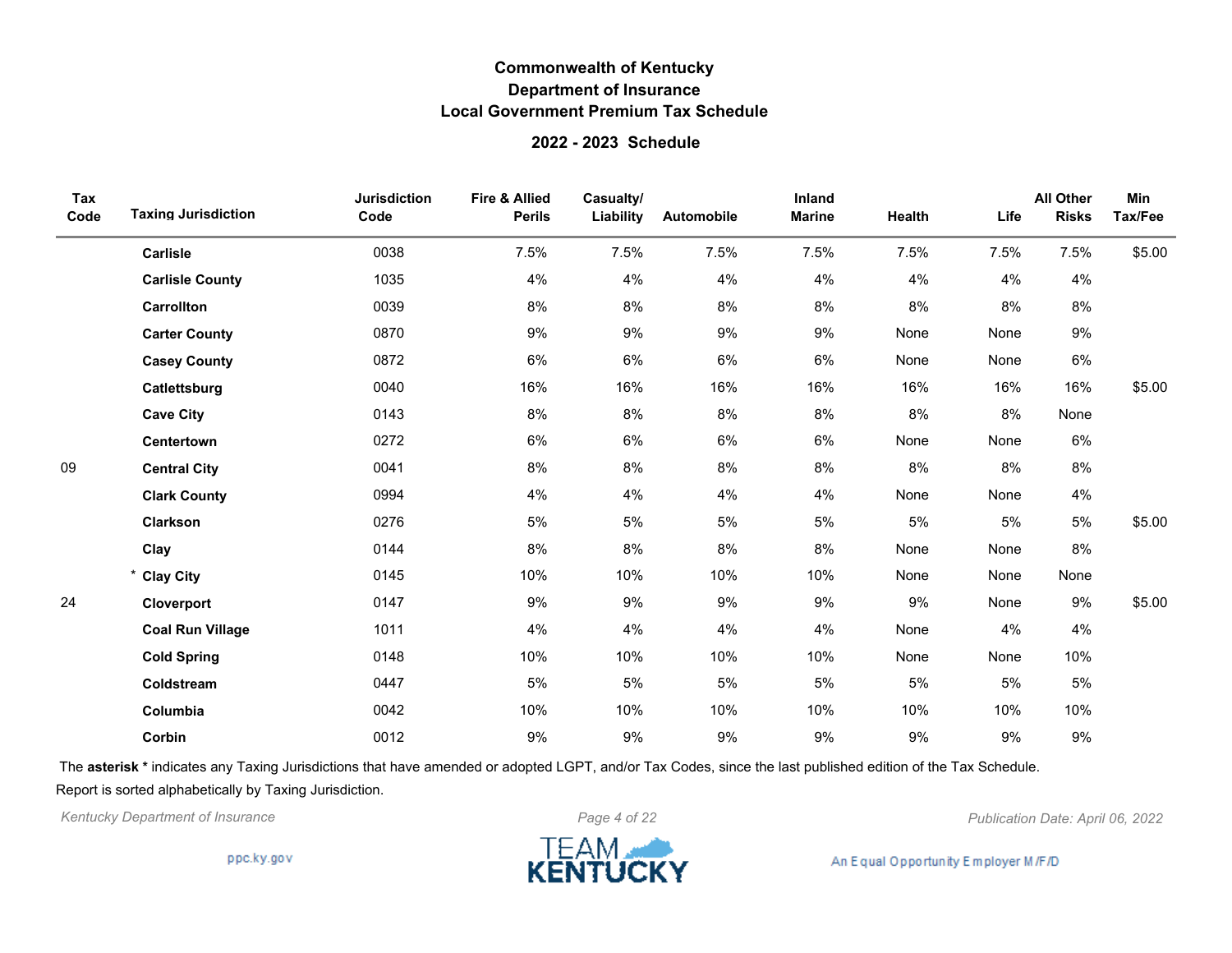### **2022 - 2023 Schedule**

| Tax<br>Code | <b>Taxing Jurisdiction</b> | <b>Jurisdiction</b><br>Code | <b>Fire &amp; Allied</b><br><b>Perils</b> | Casualty/<br>Liability | Automobile | Inland<br><b>Marine</b> | Health | Life | <b>All Other</b><br><b>Risks</b> | Min<br>Tax/Fee |
|-------------|----------------------------|-----------------------------|-------------------------------------------|------------------------|------------|-------------------------|--------|------|----------------------------------|----------------|
|             | Corinth                    | 0279                        | 10%                                       | 10%                    | 10%        | 10%                     | 10%    | 10%  | 10%                              |                |
|             | Corydon                    | 0150                        | 12%                                       | 12%                    | 12%        | 12%                     | 12%    | 12%  | 12%                              |                |
|             | * Covington                | 0005                        | 12%                                       | 12%                    | 12%        | 12%                     | 12%    | 12%  | 12%                              |                |
|             | <b>Crab Orchard</b>        | 0280                        | 9%                                        | 9%                     | 9%         | 9%                      | 9%     | 9%   | 9%                               |                |
|             | <b>Creekside</b>           | 0458                        | 5.8%                                      | 5.8%                   | 5.8%       | 5.8%                    | 5.8%   | 5.8% | 5.8%                             |                |
|             | <b>Crescent Springs</b>    | 0151                        | 5%                                        | 5%                     | 5%         | 5%                      | 5%     | 10%  | 5%                               |                |
|             | <b>Crestview</b>           | 0282                        | 10%                                       | 10%                    | 10%        | 10%                     | None   | None | 10%                              |                |
| J           | Crestwood                  | 0284                        | 10%                                       | 10%                    | 10%        | 10%                     | 10%    | 10%  | 10%                              |                |
| 14          | <b>Crittenden</b>          | 0285                        | 9%                                        | 9%                     | 9%         | $9\%$                   | $9\%$  | 9%   | $9\%$                            |                |
|             | <b>Crittenden County</b>   | 1007                        | 2%                                        | 2%                     | 2%         | 2%                      | None   | None | 2%                               |                |
|             | Crofton                    | 0153                        | 10%                                       | 10%                    | 10%        | 10%                     | 10%    | 10%  | 10%                              |                |
|             | Crossgate                  | 0286                        | 5%                                        | 5%                     | 5%         | 5%                      | 5%     | 5%   | 5%                               |                |
|             | <b>Cumberland</b>          | 0043                        | 8%                                        | 8%                     | 8%         | 8%                      | 8%     | 8%   | 8%                               |                |
|             | Cynthiana                  | 0044                        | $6\%$                                     | 6%                     | 6%         | 6%                      | 6%     | 6%   | 6%                               |                |
|             | <b>Danville</b>            | 0013                        | 10%                                       | 10%                    | 10%        | 10%                     | None   | 10%  | 10%                              |                |
| $E-12$      | * Daviess County           | 0879                        | 4.9%                                      | 4.9%                   | 4.9%       | 4.9%                    | 4.9%   | None | None                             |                |
| A           | <b>Dawson Springs</b>      | 0045                        | 10%                                       | 10%                    | 10%        | 10%                     | 5%     | 5%   | 10%                              |                |
| 01          | <b>Dayton</b>              | 0046                        | 11%                                       | 11%                    | 11%        | 11%                     | None   | None | 11%                              |                |
|             | Dixon                      | 0288                        | 5%                                        | 5%                     | 5%         | 5%                      | 5%     | 5%   | 5%                               |                |

The **asterisk \*** indicates any Taxing Jurisdictions that have amended or adopted LGPT, and/or Tax Codes, since the last published edition of the Tax Schedule. Report is sorted alphabetically by Taxing Jurisdiction.

*Kentucky Department of Insurance Page 5 of 22 Publication Date: April 06, 2022*

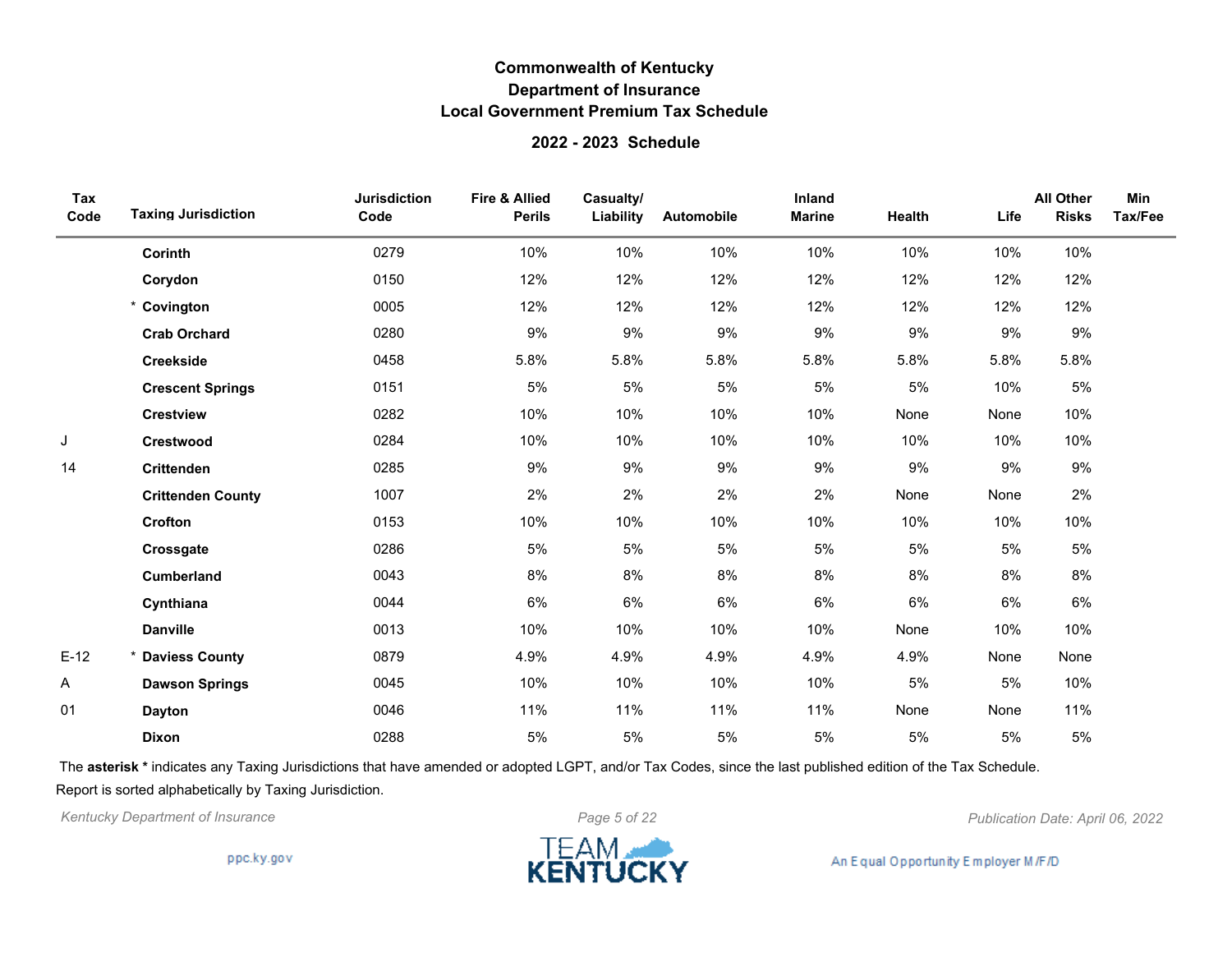#### **2022 - 2023 Schedule**

| Tax<br>Code | <b>Taxing Jurisdiction</b> | <b>Jurisdiction</b><br>Code | <b>Fire &amp; Allied</b><br><b>Perils</b> | Casualty/<br>Liability | Automobile | Inland<br><b>Marine</b> | Health | Life  | <b>All Other</b><br><b>Risks</b> | Min<br>Tax/Fee |
|-------------|----------------------------|-----------------------------|-------------------------------------------|------------------------|------------|-------------------------|--------|-------|----------------------------------|----------------|
|             | <b>Douglass Hills</b>      | 0047                        | 5%                                        | 5%                     | 5%         | $5\%$                   | None   | 5%    | 5%                               |                |
|             | <b>Dover</b>               | 0289                        | 7%                                        | 7%                     | 7%         | 7%                      | 7%     | 7%    | 7%                               |                |
|             | <b>Druid Hills</b>         | 0290                        | 5%                                        | 5%                     | 5%         | 5%                      | 5%     | 5%    | 5%                               |                |
|             | Dry Ridge                  | 0156                        | 8.5%                                      | 8.5%                   | 8.5%       | 8.5%                    | 8.5%   | 8.5%  | 8.5%                             |                |
|             | Earlington                 | 0048                        | 10%                                       | 10%                    | 10%        | 10%                     | 10%    | 10%   | 10%                              |                |
|             | Eddyville                  | 0157                        | 10%                                       | 10%                    | 5%         | 10%                     | None   | None  | 10%                              | \$5.00         |
|             | <b>Edmonton</b>            | 0158                        | 7%                                        | 7%                     | 7%         | 7%                      | 7%     | 7%    | 7%                               |                |
| Α           | <b>Ekron</b>               | 0292                        | 3%                                        | 3%                     | 3%         | 3%                      | $3%$   | 10%   | 3%                               |                |
|             | Elizabethtown              | 0050                        | 8%                                        | 8%                     | 8%         | 8%                      | None   | None  | 8%                               |                |
|             | <b>Elkhorn City</b>        | 0051                        | 3%                                        | 3%                     | 3%         | 3%                      | None   | 3%    | 3%                               |                |
|             | <b>Elkton</b>              | 0052                        | 8%                                        | 8%                     | 8%         | 8%                      | None   | None  | 8%                               | \$10.00        |
|             | <b>Elliott County</b>      | 0999                        | 6%                                        | 6%                     | 6%         | 6%                      | None   | None  | 6%                               |                |
|             | <b>Elsmere</b>             | 0053                        | 10%                                       | 10%                    | 10%        | 10%                     | 10%    | 10%   | 10%                              |                |
|             | Eminence                   | 0054                        | 10%                                       | 10%                    | 10%        | 10%                     | 10%    | 10%   | 10%                              |                |
|             | Erlanger                   | 0014                        | 9.75%                                     | 9.75%                  | 9.75%      | 9.75%                   | 9.75%  | 9.75% | 9.75%                            |                |
|             | <b>Evarts</b>              | 0159                        | 10%                                       | 10%                    | 10%        | 10%                     | 10%    | 10%   | 10%                              |                |
|             | Ewing                      | 1002                        | 6%                                        | 6%                     | 6%         | 6%                      | None   | 6%    | 6%                               |                |
|             | <b>Falmouth</b>            | 0055                        | 10%                                       | 10%                    | 10%        | 10%                     | 10%    | 10%   | 10%                              |                |
|             | Ferguson                   | 1034                        | 6.32%                                     | 6.32%                  | 6.32%      | 6.32%                   | 6.32%  | 8%    | 6.32%                            |                |

The **asterisk \*** indicates any Taxing Jurisdictions that have amended or adopted LGPT, and/or Tax Codes, since the last published edition of the Tax Schedule. Report is sorted alphabetically by Taxing Jurisdiction.

*Kentucky Department of Insurance Page 6 of 22 Publication Date: April 06, 2022*

ppc.ky.gov

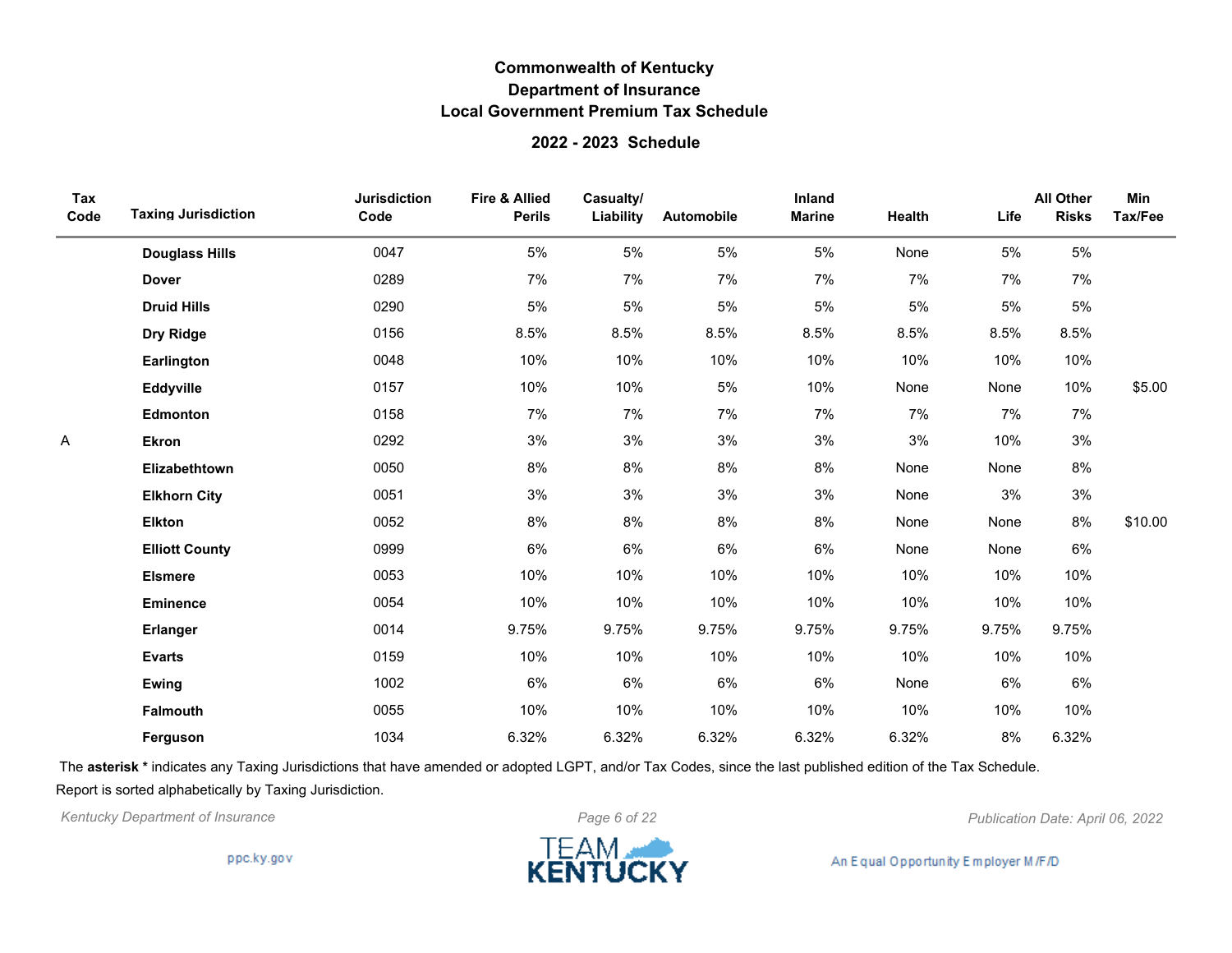### **2022 - 2023 Schedule**

| Tax<br>Code | <b>Taxing Jurisdiction</b> | <b>Jurisdiction</b><br>Code | <b>Fire &amp; Allied</b><br><b>Perils</b> | Casualty/<br>Liability | Automobile | Inland<br><b>Marine</b> | Health | Life         | <b>All Other</b><br><b>Risks</b> | Min<br>Tax/Fee |
|-------------|----------------------------|-----------------------------|-------------------------------------------|------------------------|------------|-------------------------|--------|--------------|----------------------------------|----------------|
|             | <b>Fincastle</b>           | 0297                        | 5%                                        | 5%                     | 5%         | 5%                      | 5%     | 5%           | 5%                               |                |
|             | <b>Flatwoods</b>           | 0015                        | 8%                                        | 8%                     | 8%         | 8%                      | None   | \$25.00 Flat | 8%                               | \$5.00         |
| 36          | <b>Fleming County</b>      | 1005                        | 6%                                        | 6%                     | 6%         | 6%                      | None   | 6%           | 6%                               |                |
|             | <b>Fleming-Neon</b>        | 0161                        | 5%                                        | 5%                     | 5%         | 5%                      | 5%     | 5%           | 5%                               |                |
| Κ           | Flemingsburg               | 0056                        | 6%                                        | $6\%$                  | 6%         | $6\%$                   | 6%     | 6%           | 6%                               | \$10.00        |
|             | <b>Florence</b>            | 0016                        | 5%                                        | 5%                     | 5%         | 5%                      | 5%     | 5%           | 5%                               |                |
| Α           | <b>Floyd County</b>        | 1029                        | 4%                                        | 4%                     | 4%         | 4%                      | 4%     | 4%           | 4%                               | \$10.00        |
|             | Fordsville                 | 0298                        | 8%                                        | 8%                     | 8%         | 8%                      | 8%     | 8%           | 8%                               |                |
|             | <b>Forest Hills</b>        | 0299                        | 5%                                        | 5%                     | 5%         | $5\%$                   | 5%     | 5%           | $5\%$                            |                |
| н           | <b>Fort Mitchell</b>       | 0057                        | 7%                                        | 7%                     | 7%         | 7%                      | 7%     | 7%           | 7%                               |                |
|             | <b>Fort Thomas</b>         | 0058                        | 10%                                       | 10%                    | 10%        | 10%                     | 10%    | 10%          | 10%                              |                |
| P           | <b>Fort Wright</b>         | 0059                        | 8%                                        | 8%                     | 8%         | 8%                      | None   | 8%           | 8%                               |                |
|             | <b>Fountain Run</b>        | 0301                        | 5%                                        | 5%                     | 5%         | 5%                      | 5%     | 5%           | 5%                               |                |
|             | * Fox Chase                | 0967                        | 5%                                        | 5%                     | 5%         | 5%                      | None   | None         | 5%                               |                |
|             | <b>Frankfort</b>           | 0006                        | 6%                                        | 6%                     | 6%         | 6%                      | 6%     | 6%           | 6%                               |                |
|             | <b>Franklin</b>            | 0060                        | 9%                                        | 9%                     | 9%         | 9%                      | 9%     | 9%           | 9%                               |                |
|             | <b>Franklin County</b>     | 0886                        | 6%                                        | 6%                     | 6%         | 6%                      | None   | 6%           | 6%                               |                |
|             | Fredonia                   | 0162                        | 6%                                        | 6%                     | 6%         | 6%                      | None   | None         | 6%                               |                |
| Α           | Frenchburg                 | 0302                        | 5%                                        | 5%                     | 5%         | 5%                      | 5%     | 5%           | 5%                               |                |

The **asterisk \*** indicates any Taxing Jurisdictions that have amended or adopted LGPT, and/or Tax Codes, since the last published edition of the Tax Schedule. Report is sorted alphabetically by Taxing Jurisdiction.



ppc.ky.gov

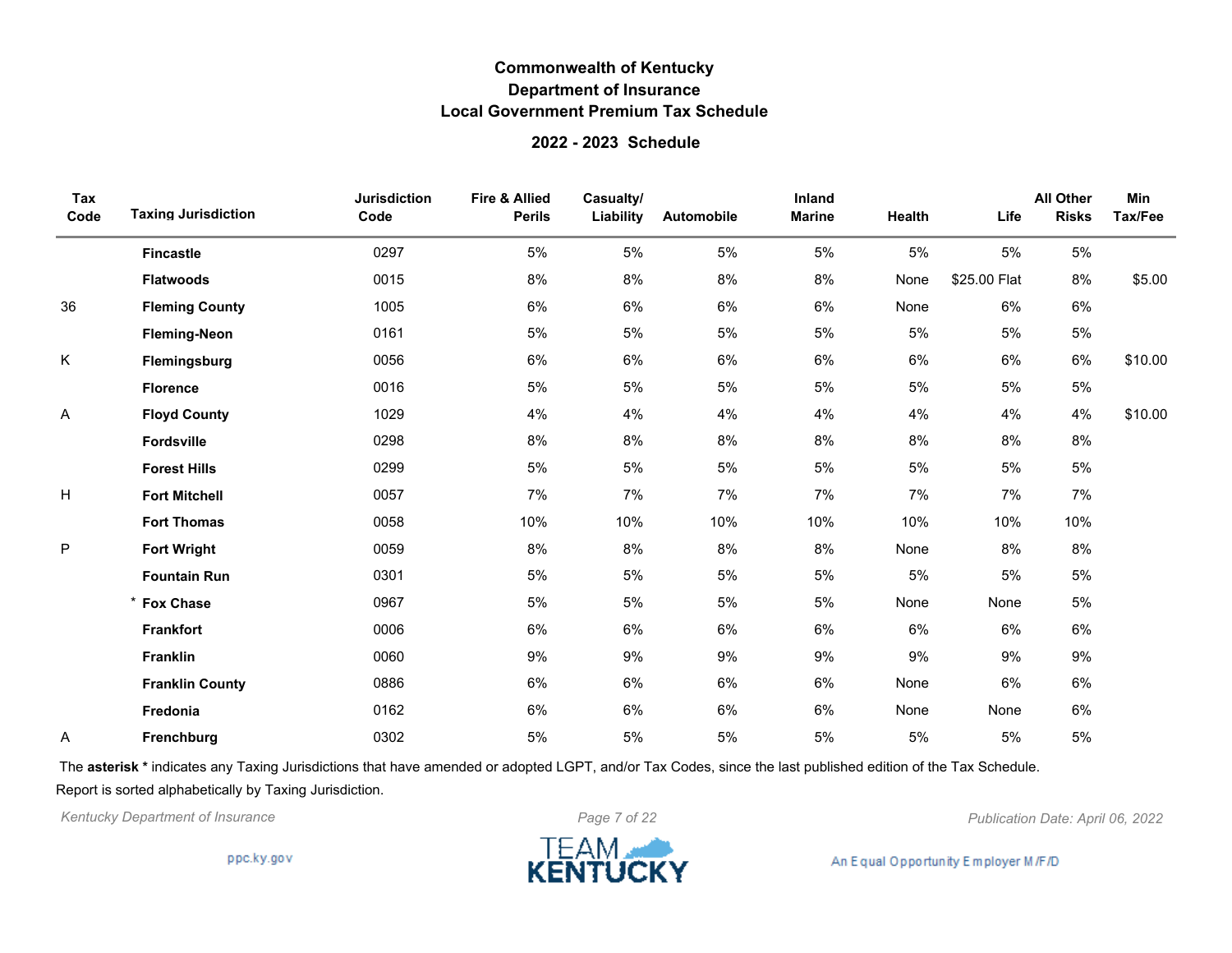#### **2022 - 2023 Schedule**

| Tax<br>Code | <b>Taxing Jurisdiction</b> | <b>Jurisdiction</b><br>Code | Fire & Allied<br><b>Perils</b> | Casualty/<br>Liability | Automobile | Inland<br><b>Marine</b> | Health | Life  | <b>All Other</b><br><b>Risks</b> | Min<br>Tax/Fee |
|-------------|----------------------------|-----------------------------|--------------------------------|------------------------|------------|-------------------------|--------|-------|----------------------------------|----------------|
| B           | <b>Fulton</b>              | 1037                        | 3%                             | 3%                     | 3%         | 3%                      | 3%     | 3%    | 3%                               | \$5.00         |
| $B-04$      | <b>Fulton County</b>       | 0887                        | 3%                             | 3%                     | 3%         | 3%                      | None   | 3%    | 3%                               | \$10.00        |
|             | <b>Gamaliel</b>            | 0303                        | 7%                             | 7%                     | 7%         | 7%                      | 7%     | 7%    | 7%                               |                |
|             | Georgetown                 | 0062                        | 8%                             | $8\%$                  | 8%         | 8%                      | 8%     | 8%    | 8%                               |                |
|             | Ghent                      | 1003                        | 5%                             | 5%                     | 5%         | 5%                      | 5%     | 5%    | 5%                               |                |
|             | Glasgow                    | 0017                        | 5%                             | 5%                     | 5%         | 5%                      | 2%     | 2%    | 5%                               |                |
|             | <b>Glencoe</b>             | 0309                        | 6%                             | 6%                     | 6%         | 6%                      | 6%     | 6%    | 6%                               |                |
|             | Glenview                   | 0464                        | 5%                             | 5%                     | 5%         | 5%                      | 5%     | 5%    | $5\%$                            |                |
|             | <b>Glenview Hills</b>      | 0307                        | 5%                             | 5%                     | 5%         | 5%                      | None   | 5%    | 5%                               |                |
|             | <b>Glenview Manor</b>      | 0308                        | 5%                             | 5%                     | 5%         | 5%                      | None   | None  | None                             |                |
|             | <b>Goose Creek</b>         | 0310                        | 5%                             | 5%                     | 5%         | 5%                      | None   | 5%    | 5%                               |                |
|             | Goshen                     | 0451                        | 10%                            | 10%                    | 10%        | 10%                     | None   | 10%   | 10%                              |                |
|             | <b>Graymoor-Devondale</b>  | 0312                        | 8%                             | 8%                     | $8\%$      | $8\%$                   | None   | 8%    | 8%                               |                |
|             | Grayson                    | 0063                        | 10.5%                          | 10.5%                  | 10.5%      | 10.5%                   | None   | None  | 10.5%                            |                |
| 48-43       | <b>Green County</b>        | 1025                        | 3%                             | 3%                     | 3%         | 3%                      | None   | None  | 3%                               |                |
|             | <b>Green Spring</b>        | 0313                        | 5.75%                          | 5.75%                  | 5.75%      | 5.75%                   | None   | 5.75% | 5.75%                            |                |
|             | Greensburg                 | 0164                        | 10%                            | 10%                    | 10%        | 10%                     | None   | 10%   | 10%                              |                |
|             | Greenup                    | 0165                        | 8%                             | 8%                     | 8%         | 8%                      | None   | None  | None                             | \$5.00         |
|             | Greenville                 | 0064                        | 11%                            | 11%                    | 11%        | 11%                     | 11%    | 11%   | 11%                              |                |

The **asterisk \*** indicates any Taxing Jurisdictions that have amended or adopted LGPT, and/or Tax Codes, since the last published edition of the Tax Schedule. Report is sorted alphabetically by Taxing Jurisdiction.

*Kentucky Department of Insurance Page 8 of 22 Publication Date: April 06, 2022*

ppc.ky.gov

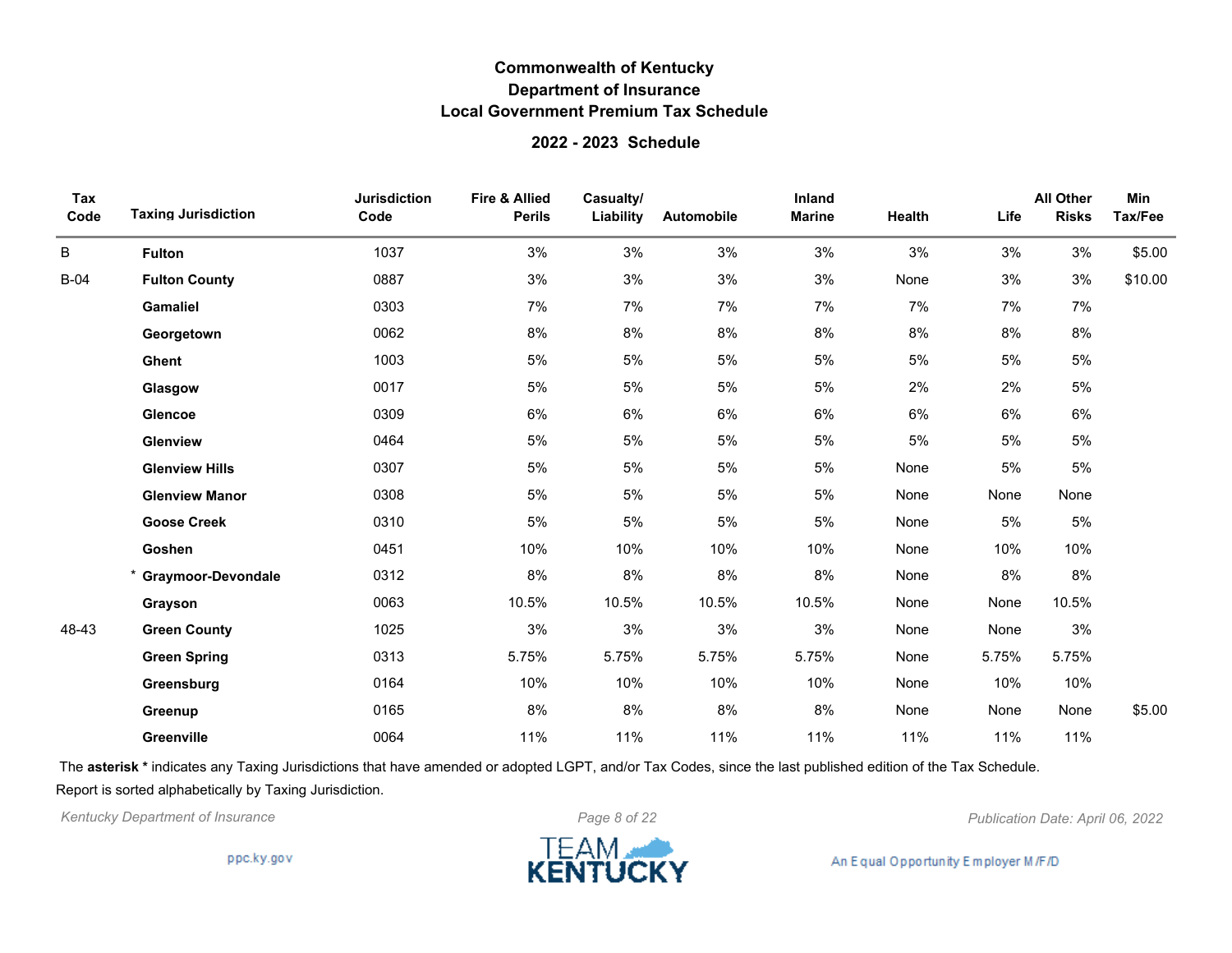#### **2022 - 2023 Schedule**

| Tax<br>Code | <b>Taxing Jurisdiction</b> | <b>Jurisdiction</b><br>Code | Fire & Allied<br><b>Perils</b> | Casualty/<br>Liability | Automobile | Inland<br><b>Marine</b> | Health | Life  | <b>All Other</b><br><b>Risks</b> | Min<br>Tax/Fee |
|-------------|----------------------------|-----------------------------|--------------------------------|------------------------|------------|-------------------------|--------|-------|----------------------------------|----------------|
|             | Guthrie                    | 0166                        | 8%                             | 8%                     | 8%         | $8\%$                   | None   | 5%    | 8%                               |                |
|             | Hanson                     | 0314                        | 10%                            | 10%                    | 10%        | 10%                     | None   | 10%   | 10%                              |                |
|             | Hardinsburg                | 0168                        | 6%                             | 6%                     | 6%         | 6%                      | 6%     | None  | 6%                               |                |
|             | Harlan                     | 0065                        | 8%                             | 8%                     | 8%         | 8%                      | None   | 8%    | 8%                               |                |
|             | Harrodsburg                | 0066                        | 10%                            | 10%                    | 10%        | 10%                     | 10%    | 10%   | 10%                              |                |
|             | <b>Hartford</b>            | 0169                        | 10%                            | 10%                    | 10%        | 10%                     | 10%    | 10%   | 10%                              |                |
|             | Hawesville                 | 0974                        | 8%                             | 8%                     | 8%         | 8%                      | 8%     | None  | 8%                               |                |
|             | <b>Hazard</b>              | 0018                        | 5%                             | 5%                     | 5%         | 5%                      | 5%     | 5%    | 5%                               |                |
|             | <b>Hebron Estates</b>      | 0981                        | 10%                            | 10%                    | 10%        | 10%                     | None   | None  | 10%                              |                |
| 52          | Henderson                  | 0019                        | 11%                            | 11%                    | 11%        | 11%                     | 11%    | 11%   | 11%                              | \$5.00         |
| Α           | <b>Henderson County</b>    | 0900                        | 9.75%                          | 9.75%                  | 9.75%      | 9.75%                   | 9.75%  | 9.75% | 9.75%                            |                |
|             | <b>Heritage Creek</b>      | 0996                        | 5%                             | 5%                     | 5%         | 5%                      | None   | 5%    | 5%                               |                |
| B           | Hickman                    | 0067                        | 4%                             | 4%                     | 4%         | 4%                      | 4%     | None  | 4%                               |                |
|             | <b>Hickory Hill</b>        | 0444                        | 5%                             | 5%                     | 5%         | 5%                      | None   | 5%    | 5%                               |                |
|             | <b>Highland Heights</b>    | 0171                        | 10%                            | 10%                    | 10%        | 10%                     | None   | None  | 10%                              |                |
|             | <b>Hills And Dales</b>     | 0448                        | 5%                             | 5%                     | 5%         | 5%                      | None   | 5%    | 5%                               |                |
|             | <b>Hillview</b>            | 1020                        | 7%                             | 7%                     | 7%         | 7%                      | None   | None  | 7%                               |                |
| Α           | Hindman                    | 0172                        | 3%                             | 3%                     | 3%         | 3%                      | None   | 3%    | 3%                               |                |
| 47          | Hodgenville                | 0069                        | 10%                            | 10%                    | 10%        | 10%                     | 10%    | 10%   | 10%                              |                |

The **asterisk \*** indicates any Taxing Jurisdictions that have amended or adopted LGPT, and/or Tax Codes, since the last published edition of the Tax Schedule. Report is sorted alphabetically by Taxing Jurisdiction.

*Kentucky Department of Insurance Page 9 of 22 Publication Date: April 06, 2022*

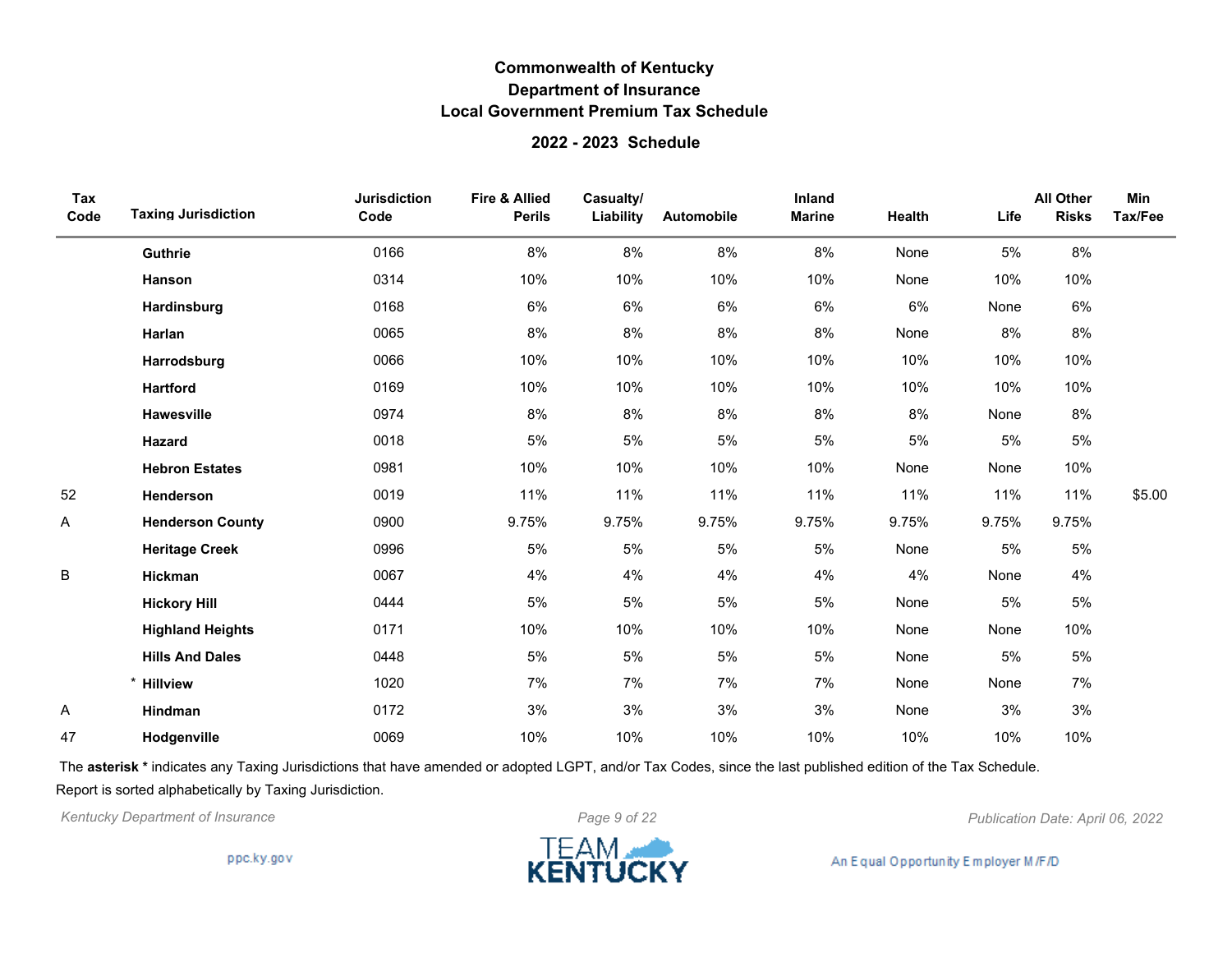#### **2022 - 2023 Schedule**

| Tax<br>Code | <b>Taxing Jurisdiction</b> | <b>Jurisdiction</b><br>Code | <b>Fire &amp; Allied</b><br><b>Perils</b> | Casualty/<br>Liability | Automobile | Inland<br><b>Marine</b> | Health | Life | <b>All Other</b><br><b>Risks</b> | Min<br>Tax/Fee |
|-------------|----------------------------|-----------------------------|-------------------------------------------|------------------------|------------|-------------------------|--------|------|----------------------------------|----------------|
|             | <b>Hollow Creek</b>        | 0318                        | 5%                                        | 5%                     | 5%         | 5%                      | 5%     | 5%   | 5%                               |                |
| Α           | <b>Hopkins County</b>      | 0903                        | 10%                                       | 10%                    | 10%        | 10%                     | None   | 10%  | 10%                              |                |
|             | Hopkinsville               | 0020                        | 8.5%                                      | 8.5%                   | 8.5%       | 8.5%                    | 8.5%   | 8.5% | 8.5%                             |                |
|             | <b>Horse Cave</b>          | 0173                        | 8%                                        | 8%                     | $8\%$      | 8%                      | 8%     | 8%   | $8\%$                            |                |
|             | <b>Houston Acres</b>       | 0321                        | 7%                                        | 7%                     | 7%         | 7%                      | None   | 7%   | 7%                               |                |
|             | <b>Hunters Hollow</b>      | 0969                        | 5%                                        | 5%                     | 5%         | 5%                      | None   | None | 5%                               |                |
|             | Hurstbourne                | 0449                        | 8%                                        | 8%                     | $8\%$      | 8%                      | None   | 8%   | 8%                               |                |
|             | <b>Hurstbourne Acres</b>   | 0322                        | 5%                                        | 5%                     | 5%         | 5%                      | 5%     | 5%   | 5%                               |                |
|             | <b>Hustonville</b>         | 0174                        | 6%                                        | 6%                     | 6%         | 6%                      | None   | None | 6%                               |                |
|             | Hyden                      | 0323                        | 4%                                        | 4%                     | 4%         | 4%                      | 4%     | 4%   | 4%                               |                |
|             | <b>Indian Hills</b>        | 0176                        | 5%                                        | 5%                     | 5%         | 5%                      | 5%     | 5%   | 5%                               |                |
|             | Irvine                     | 0070                        | 10%                                       | 10%                    | 10%        | 10%                     | None   | 10%  | 10%                              | \$5.00         |
|             | Irvington                  | 0177                        | 10%                                       | 10%                    | 10%        | 10%                     | 10%    | 10%  | 10%                              |                |
|             | Island                     | 0326                        | 11%                                       | 11%                    | 11%        | 11%                     | 11%    | 11%  | 11%                              |                |
|             | Jackson                    | 0071                        | 8.5%                                      | 8.5%                   | 8.5%       | 8.5%                    | None   | None | 8.5%                             |                |
|             | <b>Jackson County</b>      | 0904                        | 5%                                        | 5%                     | 5%         | 5%                      | None   | None | 5%                               |                |
|             | <b>Jamestown</b>           | 0178                        | 10%                                       | 10%                    | 10%        | 10%                     | 10%    | 10%  | 10%                              |                |
|             | Jeffersontown              | 0072                        | 5%                                        | 5%                     | 5%         | 5%                      | None   | 5%   | 5%                               |                |
|             | Jeffersonville             | 0439                        | 4%                                        | 4%                     | 4%         | 4%                      | None   | 4%   | None                             | \$5.00         |

The **asterisk \*** indicates any Taxing Jurisdictions that have amended or adopted LGPT, and/or Tax Codes, since the last published edition of the Tax Schedule. Report is sorted alphabetically by Taxing Jurisdiction.



ppc.ky.gov

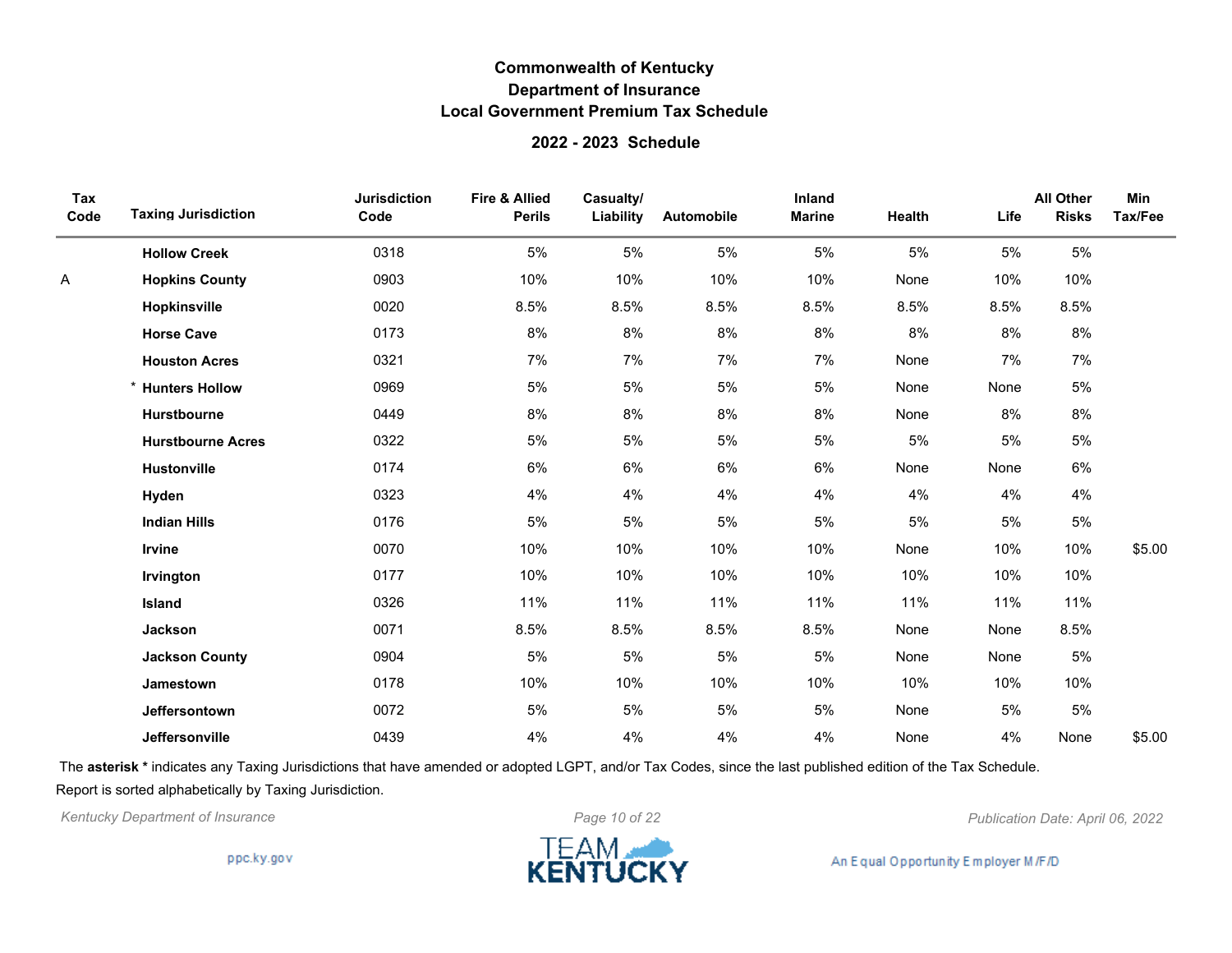#### **2022 - 2023 Schedule**

| Tax<br>Code | <b>Taxing Jurisdiction</b> | <b>Jurisdiction</b><br>Code | <b>Fire &amp; Allied</b><br><b>Perils</b> | Casualty/<br>Liability | Automobile | Inland<br><b>Marine</b> | Health | Life | <b>All Other</b><br><b>Risks</b> | Min<br>Tax/Fee |
|-------------|----------------------------|-----------------------------|-------------------------------------------|------------------------|------------|-------------------------|--------|------|----------------------------------|----------------|
|             | <b>Jenkins</b>             | 0073                        | 6%                                        | 6%                     | 6%         | 6%                      | 6%     | 6%   | 6%                               |                |
| 51          | <b>Jessamine County</b>    | 1036                        | 9%                                        | 9%                     | 9%         | 9%                      | None   | 9%   | 9%                               |                |
|             | <b>Junction City</b>       | 0179                        | 12%                                       | 12%                    | 12%        | 12%                     | 12%    | 12%  | 12%                              |                |
| $L-35$      | <b>Kenton County</b>       | 1000                        | 8%                                        | 8%                     | 8%         | 8%                      | None   | None | 8%                               | \$5.00         |
|             | <b>Kingsley</b>            | 0330                        | 5%                                        | $5\%$                  | 5%         | 5%                      | 5%     | None | 5%                               |                |
| Α           | <b>Knott County</b>        | 1028                        | 4%                                        | 4%                     | 4%         | 4%                      | None   | None | 4%                               |                |
| 15          | <b>Kuttawa</b>             | 0180                        | 10%                                       | 10%                    | 5%         | 10%                     | None   | None | 10%                              | \$5.00         |
|             | La Center                  | 0181                        | 3%                                        | 3%                     | 3%         | 3%                      | None   | 3%   | 3%                               | \$25.00        |
|             | Lafayette                  | 0331                        | 7%                                        | 7%                     | 7%         | 7%                      | 7%     | 7%   | 7%                               |                |
|             | Lagrange                   | 0074                        | 10%                                       | 10%                    | 10%        | 10%                     | 10%    | 10%  | 10%                              |                |
|             | <b>Lakeside Park</b>       | 0182                        | 8%                                        | 8%                     | $8%$       | 8%                      | 8%     | 10%  | 8%                               |                |
|             | Lancaster                  | 0183                        | 10%                                       | 10%                    | 10%        | 10%                     | 10%    | 10%  | 10%                              |                |
|             | <b>Langdon Place</b>       | 0332                        | 5%                                        | 5%                     | 5%         | 5%                      | 5%     | 5%   | $5\%$                            |                |
| B           | Lawrenceburg               | 0075                        | 8%                                        | 8%                     | 8%         | 8%                      | 8%     | 8%   | 8%                               |                |
|             | Lebanon                    | 0076                        | 10%                                       | 10%                    | 10%        | 10%                     | 10%    | 10%  | 10%                              |                |
|             | * Lebanon Junction         | 0975                        | 5%                                        | 5%                     | 5%         | 5%                      | None   | None | $5\%$                            |                |
|             | Leitchfield                | 0077                        | 8%                                        | 8%                     | 8%         | 8%                      | 8%     | 8%   | 8%                               | \$5.00         |
|             | <b>Lewis County</b>        | 0917                        | 6%                                        | 6%                     | 6%         | 6%                      | None   | 6%   | 6%                               |                |
| 08          | Lewisburg                  | 0185                        | 10%                                       | 6%                     | 6%         | 6%                      | None   | None | 6%                               | \$5.00         |

The **asterisk \*** indicates any Taxing Jurisdictions that have amended or adopted LGPT, and/or Tax Codes, since the last published edition of the Tax Schedule. Report is sorted alphabetically by Taxing Jurisdiction.

*Kentucky Department of Insurance Page 11 of 22 Publication Date: April 06, 2022*

ppc.ky.gov

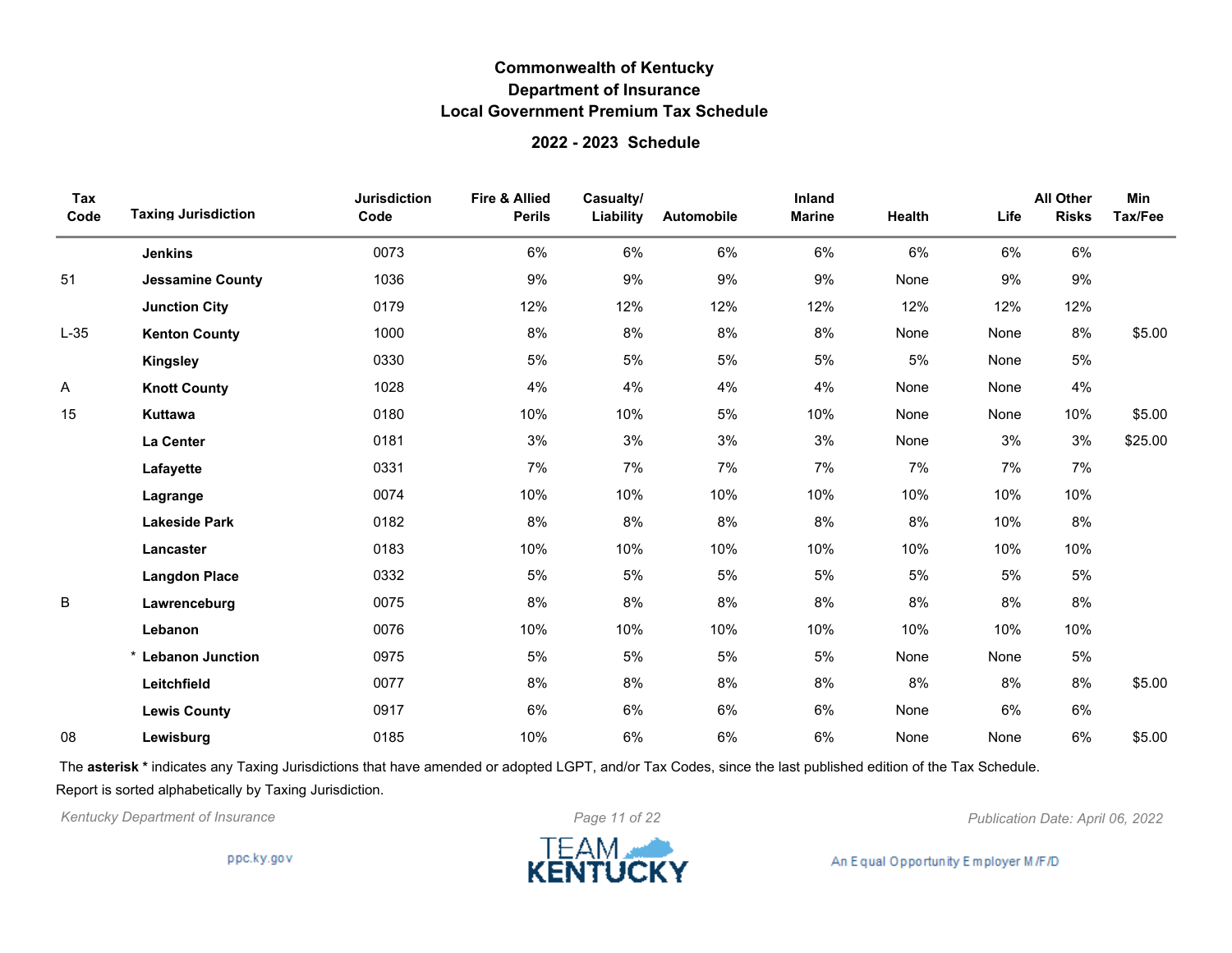### **2022 - 2023 Schedule**

| Tax<br>Code | <b>Taxing Jurisdiction</b>                      | <b>Jurisdiction</b><br>Code | Fire & Allied<br><b>Perils</b> | Casualty/<br>Liability | Automobile | Inland<br><b>Marine</b> | Health | Life | <b>All Other</b><br><b>Risks</b> | Min<br>Tax/Fee |
|-------------|-------------------------------------------------|-----------------------------|--------------------------------|------------------------|------------|-------------------------|--------|------|----------------------------------|----------------|
|             | Lewisport                                       | 1043                        | 10%                            | 10%                    | 10%        | 10%                     | None   | None | 10%                              |                |
| D           | Lexington-Fayette                               | 0002                        | 5%                             | 5%                     | 5%         | 5%                      | 5%     | 5%   | 5%                               | \$5.00         |
|             | Liberty                                         | 0187                        | 8%                             | 8%                     | 8%         | 8%                      | None   | None | 8%                               |                |
|             | Lincolnshire                                    | 0336                        | 5%                             | 5%                     | 5%         | 5%                      | None   | 5%   | 5%                               |                |
|             | Livermore                                       | 0188                        | 10%                            | 10%                    | 10%        | 10%                     | 10%    | 10%  | 10%                              |                |
|             | Livingston                                      | 0337                        | 7%                             | 7%                     | 7%         | 7%                      | 7%     | 7%   | 7%                               |                |
|             | London                                          | 0078                        | 7%                             | 7%                     | 7%         | 7%                      | 7%     | 7%   | 7%                               | \$5.00         |
|             | Loretto                                         | 0339                        | 3%                             | 3%                     | 3%         | 3%                      | 3%     | 3%   | 3%                               | \$5.00         |
| 29          | Louisa                                          | 0189                        | 8%                             | 8%                     | 8%         | 8%                      | 8%     | 8%   | 8%                               | \$25.00        |
| R           | <b>Louisville Urban Services</b><br><b>Dist</b> | 1017                        | 5%                             | 5%                     | 5%         | 5%                      | 5%     | 5%   | 5%                               |                |
| R           | Louisville-Jefferson                            | 0001                        | 5%                             | 5%                     | 5%         | 5%                      | None   | 5%   | 5%                               |                |
|             | Loyall                                          | 0190                        | 9.2%                           | 9.2%                   | 9.2%       | 9.2%                    | 9.2%   | 9.2% | 9.2%                             |                |
|             | Ludlow                                          | 0079                        | 12%                            | 12%                    | 12%        | 12%                     | 12%    | 12%  | 12%                              |                |
|             | Lynch                                           | 1022                        | 8%                             | 8%                     | 8%         | 8%                      | 8%     | 8%   | 8%                               |                |
| H           | * Lyndon                                        | 0080                        | 8%                             | 8%                     | 8%         | 8%                      | None   | 8%   | 8%                               |                |
|             | Lynnview                                        | 0192                        | 5%                             | 5%                     | 5%         | 5%                      | None   | 5%   | 5%                               |                |
|             | <b>Madison County</b>                           | 1039                        | 5%                             | 5%                     | 5%         | 5%                      | None   | None | 5%                               |                |
|             | <b>Madisonville</b>                             | 0081                        | 10%                            | 10%                    | 10%        | 10%                     | None   | 10%  | 10%                              |                |

The **asterisk \*** indicates any Taxing Jurisdictions that have amended or adopted LGPT, and/or Tax Codes, since the last published edition of the Tax Schedule. Report is sorted alphabetically by Taxing Jurisdiction.



*Kentucky Department of Insurance Page 12 of 22 Publication Date: April 06, 2022*

ppc.ky.gov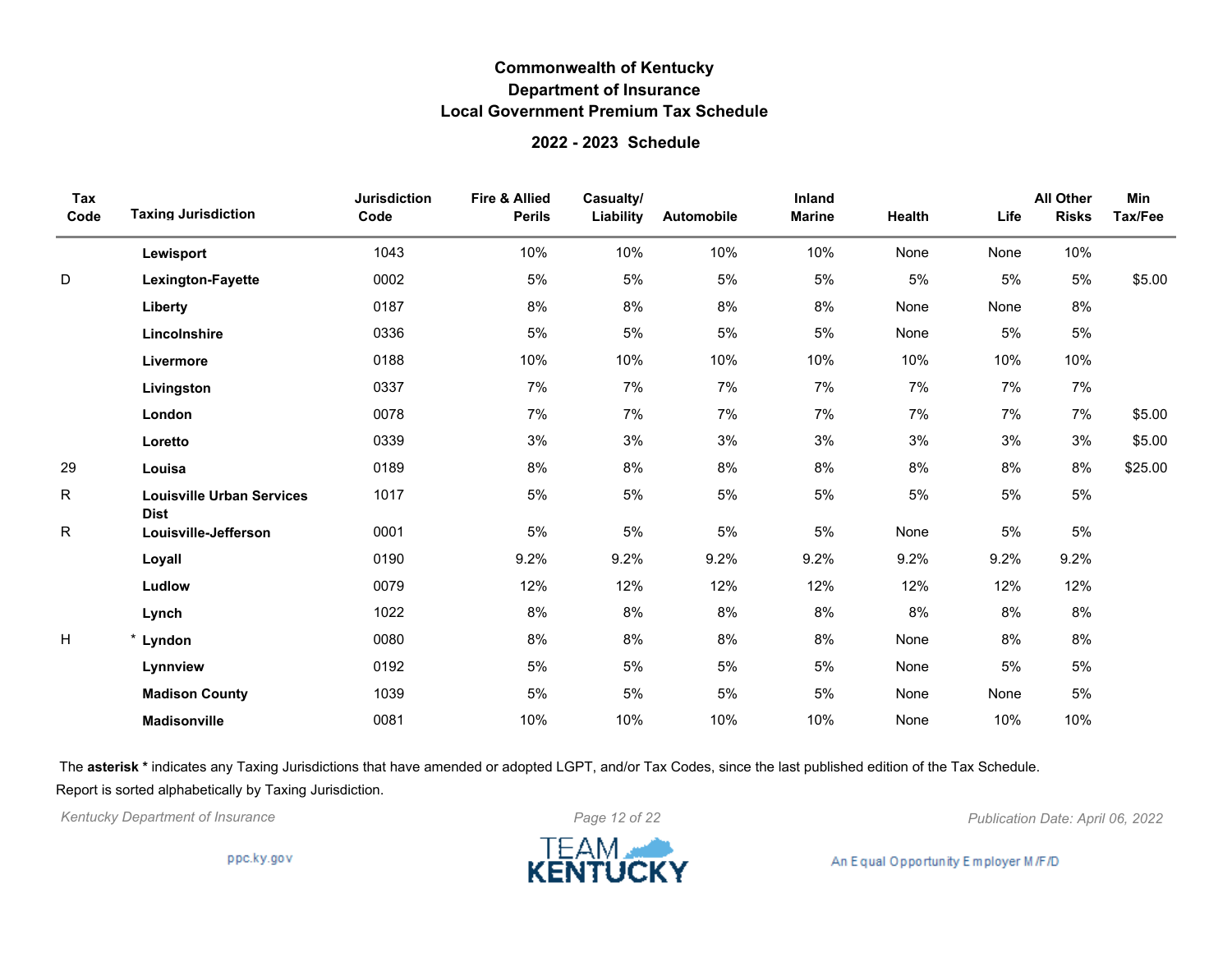### **2022 - 2023 Schedule**

| Tax<br>Code | <b>Taxing Jurisdiction</b> | <b>Jurisdiction</b><br>Code | Fire & Allied<br><b>Perils</b> | Casualty/<br>Liability | <b>Automobile</b> | Inland<br><b>Marine</b> | Health | Life  | <b>All Other</b><br><b>Risks</b> | Min<br>Tax/Fee |
|-------------|----------------------------|-----------------------------|--------------------------------|------------------------|-------------------|-------------------------|--------|-------|----------------------------------|----------------|
|             | <b>Manchester</b>          | 0082                        | 4%                             | 4%                     | 4%                | 4%                      | 4%     | 4%    | 4%                               |                |
|             | <b>Manor Creek</b>         | 0341                        | 5%                             | 5%                     | 5%                | 5%                      | 5%     | 5%    | 5%                               |                |
|             | <b>Marion</b>              | 0083                        | 4%                             | 4%                     | 4%                | 4%                      | 4%     | 4%    | 4%                               |                |
|             | <b>Martin</b>              | 0084                        | 9%                             | 9%                     | 9%                | 9%                      | 9%     | 9%    | 9%                               |                |
|             | <b>Maryhill Estates</b>    | 0342                        | 5.75%                          | 5.75%                  | 5.75%             | 5.75%                   | 5.75%  | 5.75% | 5.75%                            |                |
| 31          | <b>Mason County</b>        | 0930                        | 7%                             | 7%                     | 7%                | 7%                      | None   | 7%    | 7%                               |                |
|             | <b>Mayfield</b>            | 0021                        | 9%                             | 9%                     | 9%                | 9%                      | 9%     | 9%    | 9%                               | \$5.00         |
|             | <b>Maysville</b>           | 0022                        | 8%                             | 8%                     | 8%                | 8%                      | None   | 8%    | 8%                               |                |
|             | <b>Mc Henry</b>            | 0985                        | 5%                             | 5%                     | 5%                | 5%                      | 5%     | None  | $5\%$                            |                |
|             | McCracken Co.              | 1040                        | 4.9%                           | 4.9%                   | 6.9%              | 4.9%                    | None   | 6.9%  | 4.9%                             |                |
|             | <b>McKee</b>               | 0193                        | 10%                            | 10%                    | 10%               | 10%                     | 10%    | 10%   | 10%                              |                |
| Α           | <b>Meade County</b>        | 0931                        | 5%                             | 5%                     | 5%                | 5%                      | None   | 5%    | 5%                               |                |
|             | <b>Meadow Vale</b>         | 0194                        | 5%                             | 5%                     | 5%                | 5%                      | None   | 5%    | 5%                               |                |
|             | <b>Meadowbrook Farm</b>    | 0344                        | 5%                             | $5\%$                  | 5%                | 5%                      | 5%     | 5%    | 5%                               |                |
|             | <b>Meadowview Estates</b>  | 0345                        | 5%                             | 5%                     | 5%                | 5%                      | None   | 5%    | 5%                               |                |
|             | <b>Melbourne</b>           | 0346                        | 10%                            | 10%                    | 10%               | 10%                     | 10%    | 10%   | 10%                              | \$5.00         |
| Α           | <b>Menifee County</b>      | 0932                        | 6%                             | 6%                     | 6%                | 6%                      | None   | None  | 6%                               |                |
|             | <b>Mentor</b>              | 0347                        | 10%                            | 10%                    | 10%               | 10%                     | None   | 10%   | 10%                              |                |
|             | <b>Middlesboro</b>         | 0023                        | 3%                             | 3%                     | 3%                | 3%                      | 3%     | 2%    | 3%                               |                |

The **asterisk \*** indicates any Taxing Jurisdictions that have amended or adopted LGPT, and/or Tax Codes, since the last published edition of the Tax Schedule. Report is sorted alphabetically by Taxing Jurisdiction.

*Kentucky Department of Insurance Page 13 of 22 Publication Date: April 06, 2022*

ppc.ky.gov

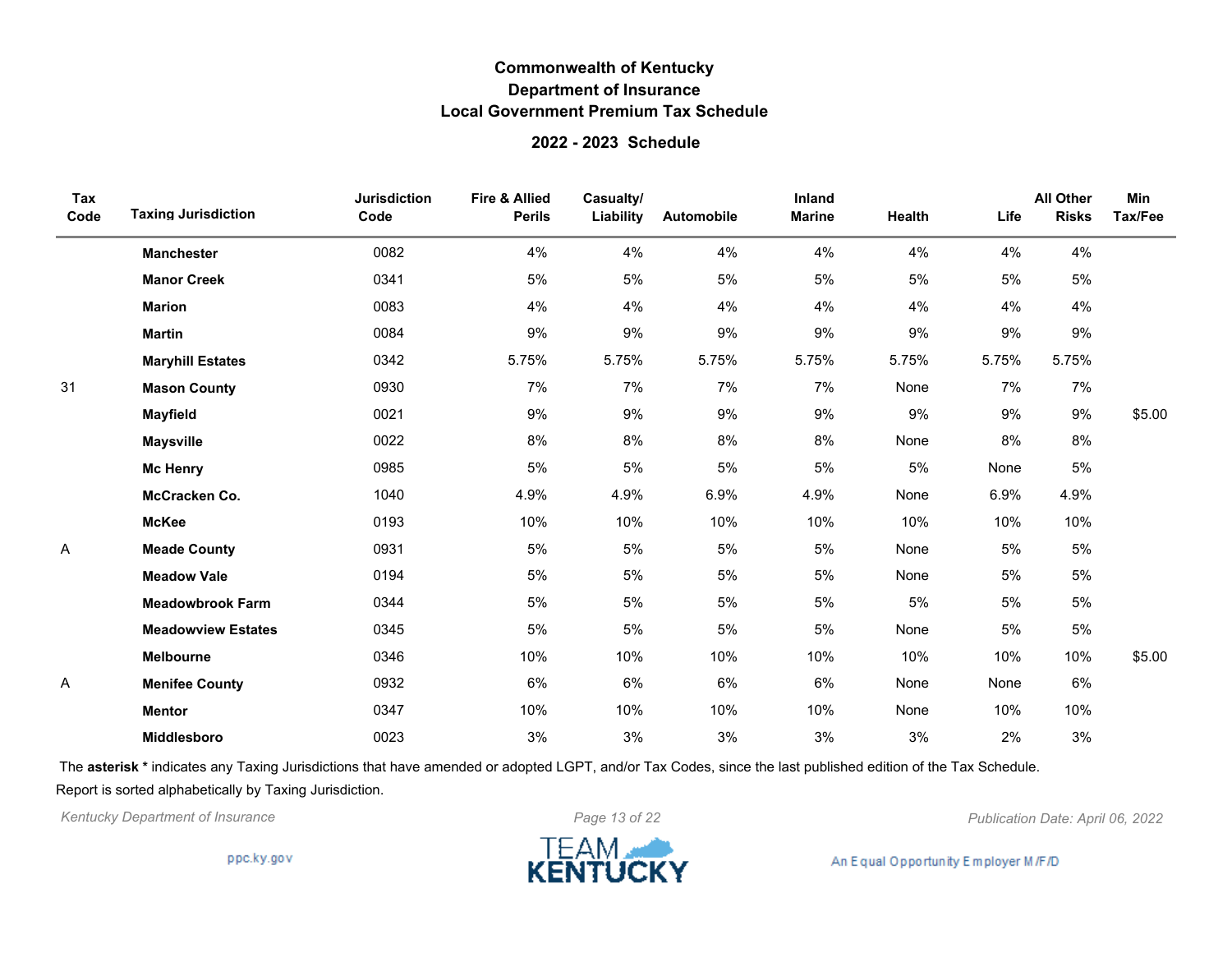### **2022 - 2023 Schedule**

| Tax<br>Code | <b>Taxing Jurisdiction</b> | <b>Jurisdiction</b><br>Code | Fire & Allied<br><b>Perils</b> | Casualty/<br>Liability | <b>Automobile</b> | Inland<br><b>Marine</b> | Health | Life | <b>All Other</b><br><b>Risks</b> | <b>Min</b><br>Tax/Fee |
|-------------|----------------------------|-----------------------------|--------------------------------|------------------------|-------------------|-------------------------|--------|------|----------------------------------|-----------------------|
|             | Middletown                 | 0085                        | 5%                             | 5%                     | 5%                | 5%                      | None   | 5%   | 5%                               |                       |
|             | <b>Midway</b>              | 0195                        | 5%                             | 5%                     | 5%                | 5%                      | 5%     | 5%   | 5%                               |                       |
| 32          | <b>Millersburg</b>         | 0196                        | 12%                            | 12%                    | 12%               | 12%                     | 12%    | 12%  | 12%                              | \$5.00                |
| $A-46$      | <b>Milton</b>              | 0348                        | 8%                             | 8%                     | 8%                | 8%                      | 8%     | 8%   | 8%                               |                       |
|             | <b>Mockingbird Valley</b>  | 1016                        | 5%                             | 5%                     | 5%                | 5%                      | 5%     | 5%   | 5%                               |                       |
|             | <b>Monticello</b>          | 0086                        | 6%                             | 6%                     | 6%                | 6%                      | None   | None | 6%                               | \$5.00                |
|             | Moorland                   | 1044                        | 5%                             | 5%                     | 5%                | 5%                      | None   | 5%   | 5%                               |                       |
|             | Morehead                   | 0087                        | 7.5%                           | 7.5%                   | 7.5%              | 7.5%                    | 7.5%   | 7.5% | 7.5%                             |                       |
| 23          | <b>Morgan County</b>       | 0937                        | 4.5%                           | 4.5%                   | 4.5%              | 4.5%                    | None   | None | 4.5%                             |                       |
|             | Morganfield                | 0088                        | 7%                             | 7%                     | 7%                | 7%                      | None   | None | 7%                               |                       |
| 15          | Morgantown                 | 0198                        | 8%                             | 8%                     | 8%                | 8%                      | 8%     | 8%   | 8%                               |                       |
|             | <b>Mortons Gap</b>         | 0199                        | 10%                            | 10%                    | 10%               | 10%                     | None   | 10%  | 10%                              |                       |
| 50          | <b>Mount Olivet</b>        | 1027                        | 5%                             | 5%                     | 5%                | 5%                      | None   | None | 5%                               |                       |
|             | <b>Mount Sterling</b>      | 0089                        | 10%                            | 10%                    | 10%               | 10%                     | 10%    | 10%  | 10%                              |                       |
|             | <b>Mount Vernon</b>        | 1010                        | 4%                             | 4%                     | 4%                | 4%                      | 4%     | 4%   | 4%                               |                       |
|             | * Mount Washington         | 1008                        | 5%                             | 5%                     | 5%                | 5%                      | None   | None | 5%                               |                       |
|             | Muldraugh                  | 0202                        | 9.5%                           | 9.5%                   | 9.5%              | 9.5%                    | 9.5%   | 9.5% | 9.5%                             | \$5.00                |
|             | Munfordville               | 0203                        | 9.2%                           | 9.2%                   | 9.2%              | 9.2%                    | 9.2%   | 9.2% | 9.2%                             |                       |
|             | <b>Murray</b>              | 0024                        | 7.25%                          | 7.25%                  | 7.25%             | 7.25%                   | None   | None | 7.25%                            |                       |

The **asterisk \*** indicates any Taxing Jurisdictions that have amended or adopted LGPT, and/or Tax Codes, since the last published edition of the Tax Schedule. Report is sorted alphabetically by Taxing Jurisdiction.

*Kentucky Department of Insurance Page 14 of 22 Publication Date: April 06, 2022*

ppc.ky.gov

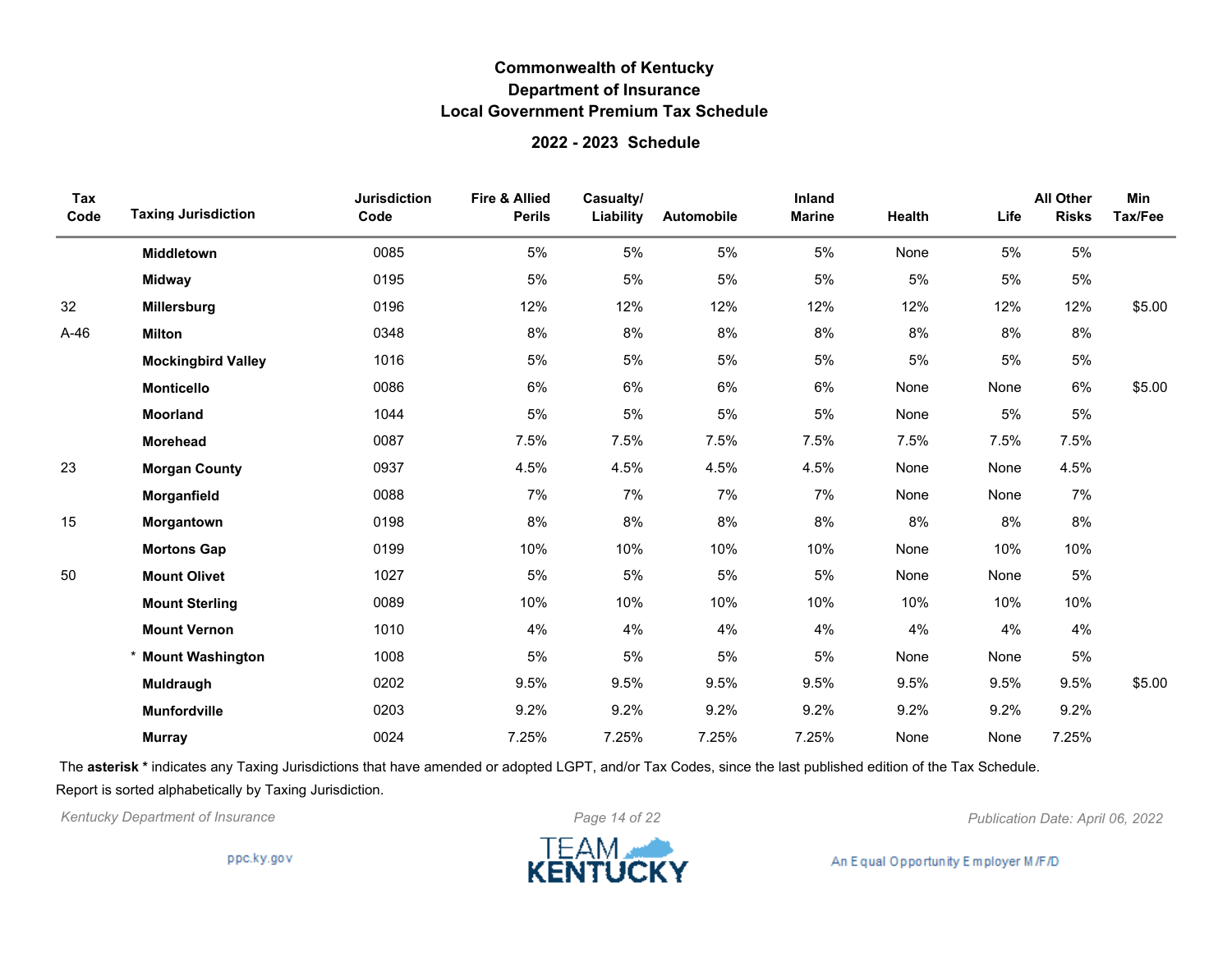### **2022 - 2023 Schedule**

| Tax<br>Code | <b>Taxing Jurisdiction</b>  | <b>Jurisdiction</b><br>Code | <b>Fire &amp; Allied</b><br><b>Perils</b> | Casualty/<br>Liability | Automobile | Inland<br><b>Marine</b> | Health | Life | <b>All Other</b><br><b>Risks</b> | <b>Min</b><br>Tax/Fee |
|-------------|-----------------------------|-----------------------------|-------------------------------------------|------------------------|------------|-------------------------|--------|------|----------------------------------|-----------------------|
|             | <b>Murray Hill</b>          | 0446                        | 5%                                        | 5%                     | 5%         | 5%                      | None   | 5%   | 5%                               |                       |
|             | <b>Nebo</b>                 | 0352                        | 10%                                       | 10%                    | 10%        | 10%                     | None   | 10%  | 10%                              |                       |
| 40          | <b>New Castle</b>           | 0353                        | 12%                                       | 12%                    | 12%        | 12%                     | None   | 12%  | 12%                              |                       |
| 02          | <b>New Haven</b>            | 0354                        | 8%                                        | 8%                     | 8%         | 8%                      | None   | None | 8%                               | \$5.00                |
|             | <b>Newport</b>              | 0007                        | 15%                                       | 15%                    | 15%        | 10%                     | 15%    | 10%  | 10%                              |                       |
|             | <b>Nicholas County</b>      | 1038                        | 3%                                        | 3%                     | 5%         | 5%                      | None   | None | 5%                               |                       |
|             | Nicholasville               | 0025                        | 10%                                       | 10%                    | 10%        | 10%                     | None   | 10%  | 10%                              |                       |
|             | <b>Norbourne Estates</b>    | 0355                        | 5%                                        | 5%                     | 5%         | 5%                      | None   | 5%   | 5%                               |                       |
|             | <b>North Middletown</b>     | 0206                        | 9%                                        | 9%                     | 9%         | 9%                      | 9%     | 9%   | 9%                               |                       |
|             | <b>Northfield</b>           | 0205                        | 5%                                        | 5%                     | 5%         | 5%                      | None   | 5%   | 5%                               |                       |
|             | <b>Nortonville</b>          | 0207                        | 10%                                       | 10%                    | 10%        | 10%                     | None   | 10%  | 10%                              |                       |
|             | Norwood                     | 0356                        | 5%                                        | 5%                     | 5%         | 5%                      | None   | 5%   | 5%                               |                       |
|             | <b>Oak Grove</b>            | 0208                        | 10%                                       | 10%                    | 10%        | 10%                     | 10%    | 10%  | 10%                              |                       |
|             | <b>Oakland</b>              | 0357                        | 5%                                        | 5%                     | 5%         | 5%                      | None   | None | 5%                               |                       |
|             | <b>Old Brownsboro Place</b> | 0443                        | 5%                                        | 5%                     | 5%         | 5%                      | None   | 5%   | 5%                               |                       |
|             | <b>Oldham County</b>        | 0942                        | 10%                                       | 10%                    | 10%        | 10%                     | None   | 10%  | 10%                              |                       |
| 26          | <b>Olive Hill</b>           | 0091                        | 9%                                        | 9%                     | 9%         | 9%                      | None   | None | 9%                               | \$5.00                |
|             | <b>Orchard Grass Hills</b>  | 0358                        | 10%                                       | 10%                    | 10%        | 10%                     | 10%    | 10%  | 10%                              |                       |
| $Q-18$      | <b>Owen County</b>          | 0943                        | 7.5%                                      | 7.5%                   | 7.5%       | 7.5%                    | None   | None | 7.5%                             |                       |

The **asterisk \*** indicates any Taxing Jurisdictions that have amended or adopted LGPT, and/or Tax Codes, since the last published edition of the Tax Schedule. Report is sorted alphabetically by Taxing Jurisdiction.

*Kentucky Department of Insurance Page 15 of 22 Publication Date: April 06, 2022*

ppc.ky.gov

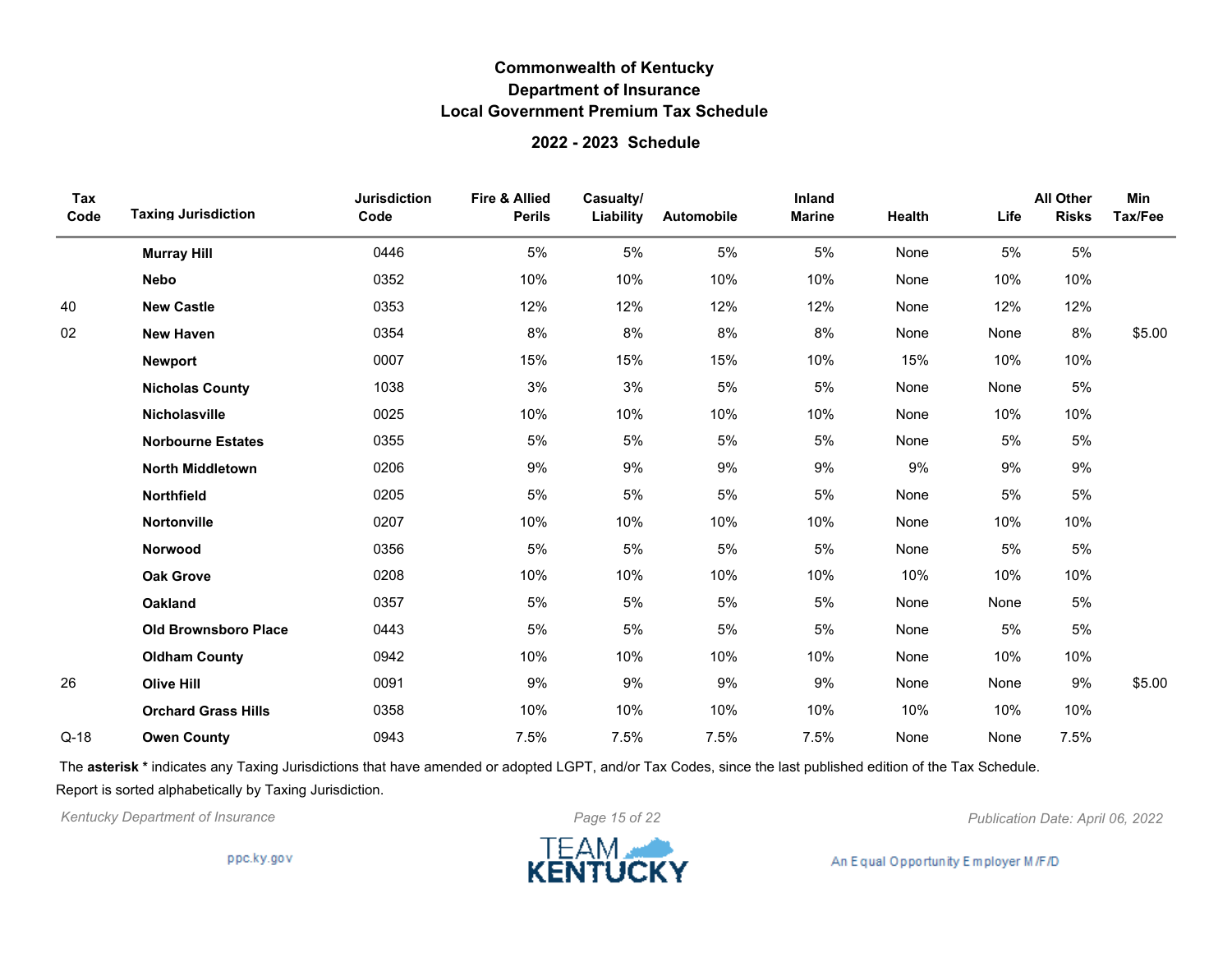### **2022 - 2023 Schedule**

| Tax<br>Code | <b>Taxing Jurisdiction</b> | <b>Jurisdiction</b><br>Code | <b>Fire &amp; Allied</b><br><b>Perils</b> | Casualty/<br>Liability | Automobile | Inland<br><b>Marine</b> | Health | Life | <b>All Other</b><br><b>Risks</b> | Min<br>Tax/Fee |
|-------------|----------------------------|-----------------------------|-------------------------------------------|------------------------|------------|-------------------------|--------|------|----------------------------------|----------------|
|             | Owensboro                  | 0008                        | 10%                                       | 10%                    | 10%        | 10%                     | 4%     | 10%  | 10%                              |                |
|             | Owingsville                | 0092                        | 8%                                        | 8%                     | 8%         | 8%                      | None   | 8%   | None                             | \$5.00         |
|             | <b>Owsley County</b>       | 0944                        | 7%                                        | 7%                     | 7%         | 7%                      | None   | None | 7%                               |                |
|             | Paducah                    | 0009                        | 7%                                        | 7%                     | 7%         | 7%                      | 7%     | 7%   | 7%                               |                |
| 25          | <b>Paintsville</b>         | 0093                        | $8%$                                      | 8%                     | 8%         | 8%                      | None   | None | None                             |                |
|             | <b>Paris</b>               | 0026                        | 10%                                       | 10%                    | 10%        | 10%                     | 10%    | 10%  | 10%                              |                |
|             | <b>Park City</b>           | 0360                        | 8%                                        | 8%                     | 8%         | 8%                      | 8%     | 8%   | 8%                               |                |
| G           | <b>Park Hills</b>          | 0094                        | 10%                                       | 10%                    | 10%        | 10%                     | 10%    | 10%  | 10%                              |                |
|             | <b>Parkway Village</b>     | 0361                        | 5%                                        | $5\%$                  | 5%         | 5%                      | 5%     | 5%   | 5%                               |                |
|             | Pembroke                   | 0362                        | 5.5%                                      | 5.5%                   | 5.5%       | 5.5%                    | 5.5%   | 5.5% | 5.5%                             |                |
|             | Perryville                 | 0210                        | 10%                                       | 10%                    | 10%        | 10%                     | None   | 10%  | None                             | \$5.00         |
| 06          | <b>Pewee Valley</b>        | 0211                        | 10%                                       | 10%                    | 10%        | 10%                     | 10%    | 10%  | 10%                              |                |
|             | <b>Pineville</b>           | 0096                        | 8%                                        | 8%                     | 8%         | 8%                      | 8%     | 8%   | 8%                               |                |
|             | <b>Pioneer Village</b>     | 0441                        | 10%                                       | 10%                    | 10%        | 10%                     | None   | None | 10%                              |                |
|             | <b>Plantation</b>          | 0212                        | 5%                                        | $5\%$                  | 5%         | 5%                      | 5%     | 5%   | 5%                               |                |
|             | Pleasureville              | 0367                        | 10%                                       | 10%                    | 10%        | 10%                     | 10%    | 10%  | 10%                              | \$5.00         |
|             | <b>Plum Springs</b>        | 0368                        | 5%                                        | 5%                     | 5%         | 5%                      | None   | None | 5%                               |                |
| 03          | <b>Powderly</b>            | 0370                        | 9%                                        | 9%                     | 9%         | 9%                      | 9%     | 9%   | 9%                               |                |
|             | <b>Powell County</b>       | 1013                        | 5%                                        | 5%                     | 5%         | 5%                      | None   | 5%   | 5%                               |                |

The **asterisk \*** indicates any Taxing Jurisdictions that have amended or adopted LGPT, and/or Tax Codes, since the last published edition of the Tax Schedule. Report is sorted alphabetically by Taxing Jurisdiction.

*Kentucky Department of Insurance Page 16 of 22 Publication Date: April 06, 2022*

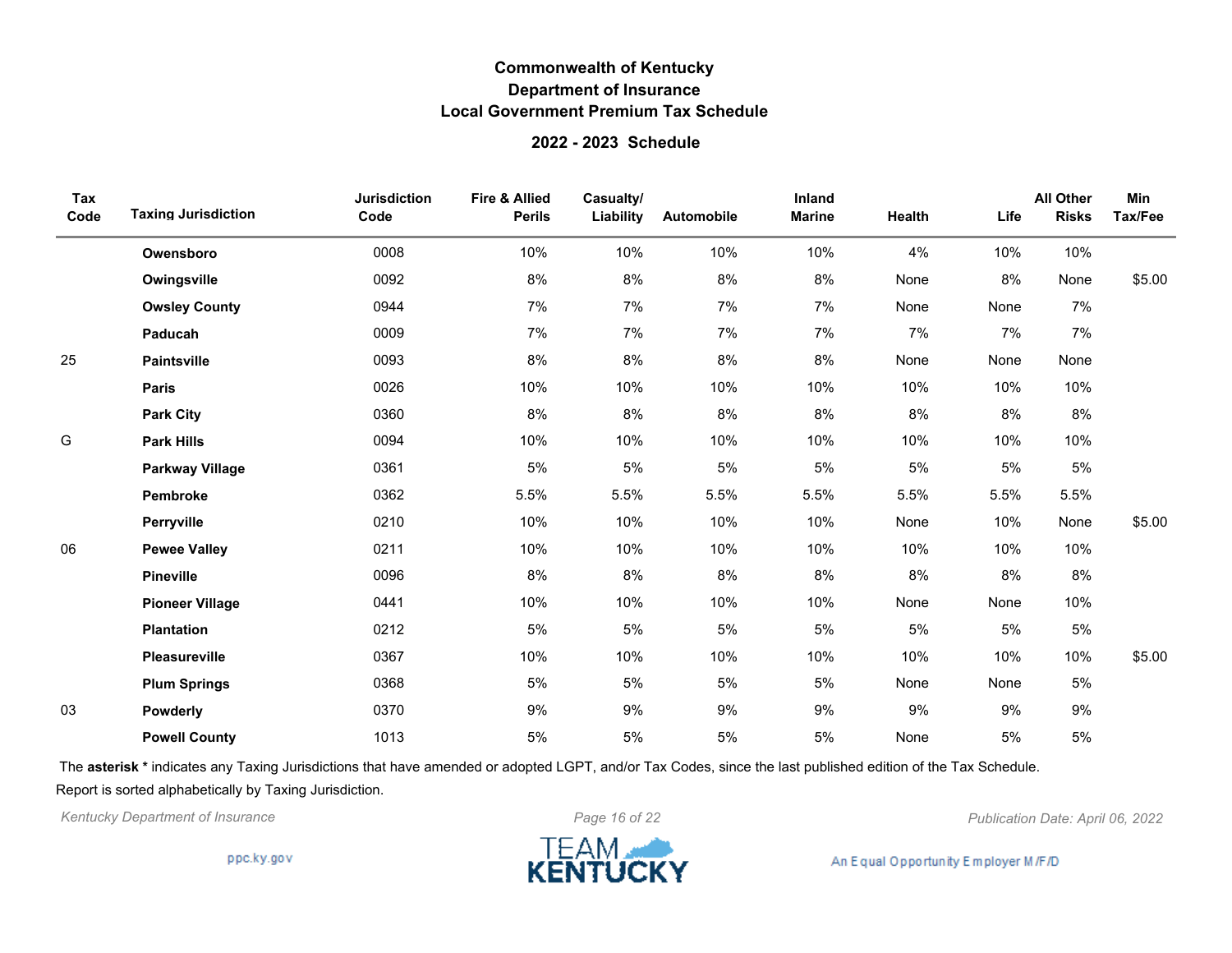### **2022 - 2023 Schedule**

| Tax<br>Code | <b>Taxing Jurisdiction</b> | <b>Jurisdiction</b><br>Code | Fire & Allied<br><b>Perils</b> | Casualty/<br>Liability | Automobile | Inland<br><b>Marine</b> | Health | Life | <b>All Other</b><br><b>Risks</b> | <b>Min</b><br>Tax/Fee |
|-------------|----------------------------|-----------------------------|--------------------------------|------------------------|------------|-------------------------|--------|------|----------------------------------|-----------------------|
| Α           | Prestonsburg               | 0097                        | 8%                             | 8%                     | 8%         | 8%                      | 8%     | None | 8%                               |                       |
|             | Prestonville               | 0371                        | 6%                             | 6%                     | 6%         | 6%                      | 6%     | 6%   | 6%                               |                       |
|             | Princeton                  | 0098                        | 8%                             | 8%                     | 8%         | 8%                      | 8%     | 8%   | 8%                               |                       |
|             | <b>Prospect</b>            | 0213                        | 7%                             | 7%                     | 7%         | 7%                      | 7%     | 5%   | 7%                               |                       |
|             | Providence                 | 0099                        | 7.5%                           | 7.5%                   | 7.5%       | 7.5%                    | None   | None | 7.5%                             |                       |
| $C-A$       | <b>Pulaski County</b>      | 0949                        | 5.5%                           | 5.5%                   | 5.5%       | 5.5%                    | None   | 5.5% | 5.5%                             | \$5.00                |
|             | Raceland                   | 0214                        | 13%                            | 13%                    | 13%        | 13%                     | 13%    | 13%  | 13%                              |                       |
| 33          | <b>Radcliff</b>            | 0100                        | 11%                            | 11%                    | 11%        | 11%                     | None   | None | 11%                              |                       |
|             | Ravenna                    | 0215                        | 10%                            | 10%                    | 10%        | 10%                     | 10%    | 10%  | 10%                              |                       |
|             | Richlawn                   | 0372                        | 5%                             | 5%                     | 5%         | 5%                      | None   | 5%   | 5%                               |                       |
| F           | Richmond                   | 0010                        | 8%                             | 8%                     | 8%         | 8%                      | 8%     | 8%   | 8%                               |                       |
|             | <b>River Bluff</b>         | 0457                        | 10%                            | 10%                    | 10%        | 10%                     | None   | 10%  | 10%                              |                       |
|             | Riverwood                  | 0374                        | 5%                             | 5%                     | 5%         | 5%                      | None   | 5%   | $5\%$                            |                       |
| Α           | <b>Robards</b>             | 0461                        | 8%                             | 8%                     | 8%         | 8%                      | $8\%$  | 8%   | 8%                               |                       |
| 42          | <b>Robertson County</b>    | 1024                        | 5%                             | 5%                     | 5%         | 5%                      | None   | None | 5%                               |                       |
|             | <b>Rockcastle County</b>   | 0951                        | 4%                             | 4%                     | 4%         | 4%                      | None   | None | 4%                               |                       |
|             | Rockport                   | 0377                        | 6%                             | 6%                     | 6%         | 6%                      | 6%     | 6%   | 6%                               |                       |
|             | <b>Rolling Fields</b>      | 0378                        | 5%                             | 5%                     | 5%         | 5%                      | None   | 5%   | 5%                               |                       |
|             | <b>Rolling Hills</b>       | 0216                        | 5%                             | 5%                     | 5%         | 5%                      | 5%     | 5%   | 5%                               |                       |

The **asterisk \*** indicates any Taxing Jurisdictions that have amended or adopted LGPT, and/or Tax Codes, since the last published edition of the Tax Schedule. Report is sorted alphabetically by Taxing Jurisdiction.

*Kentucky Department of Insurance Page 17 of 22 Publication Date: April 06, 2022*

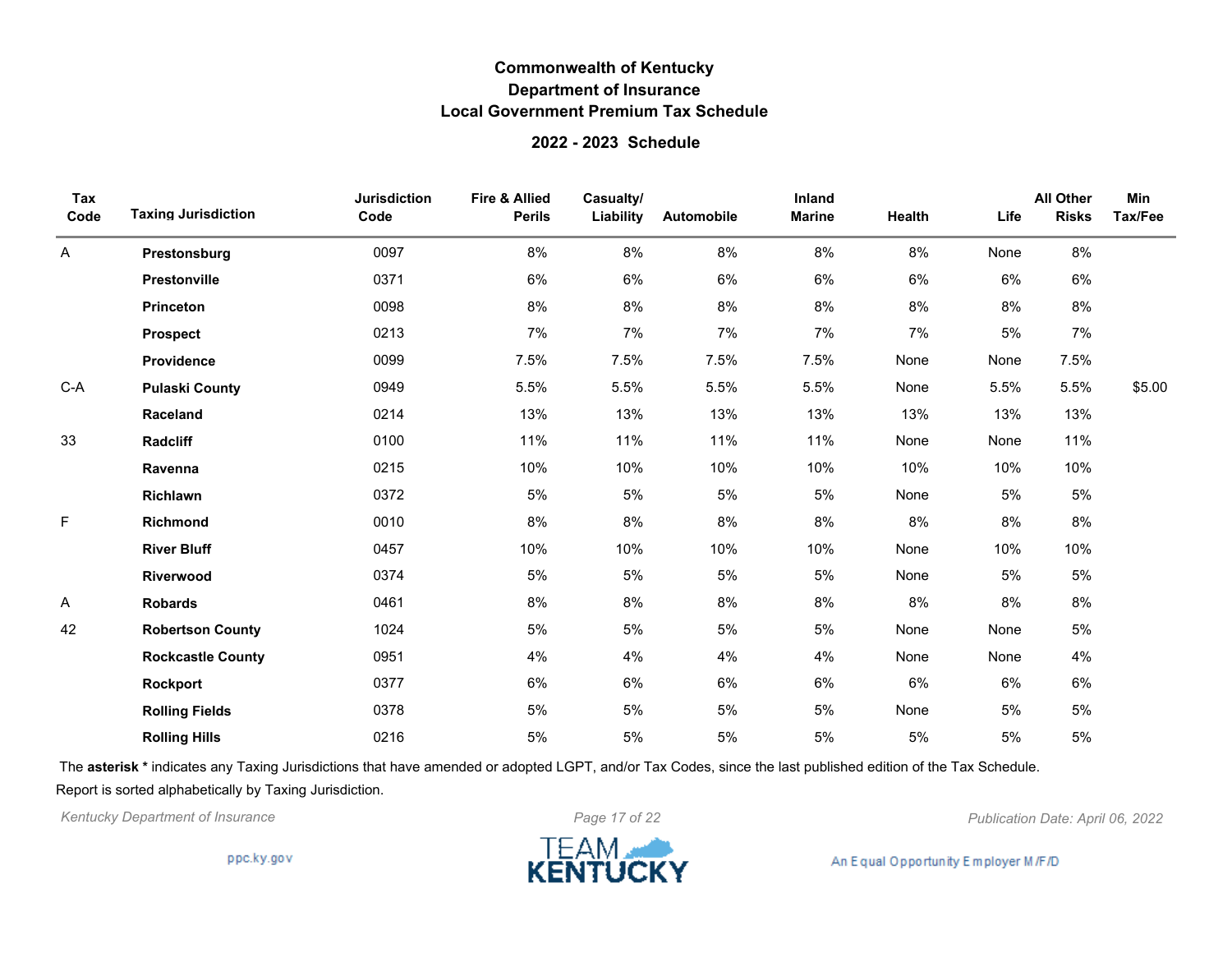### **2022 - 2023 Schedule**

| Tax<br>Code | <b>Taxing Jurisdiction</b> | <b>Jurisdiction</b><br>Code | <b>Fire &amp; Allied</b><br><b>Perils</b> | Casualty/<br>Liability | <b>Automobile</b> | Inland<br><b>Marine</b> | Health | Life  | <b>All Other</b><br><b>Risks</b> | Min<br>Tax/Fee |
|-------------|----------------------------|-----------------------------|-------------------------------------------|------------------------|-------------------|-------------------------|--------|-------|----------------------------------|----------------|
|             | * Russell                  | 0101                        | 4%                                        | 4%                     | None              | None                    | None   | None  | None                             |                |
|             | <b>Russell Springs</b>     | 0217                        | 10%                                       | 10%                    | 10%               | 10%                     | 10%    | 10%   | 10%                              |                |
| 39          | <b>Russellville</b>        | 1009                        | 7%                                        | 7%                     | 7%                | 7%                      | None   | None  | 7%                               |                |
|             | <b>Ryland Heights</b>      | 0971                        | 7%                                        | 7%                     | 7%                | 7%                      | 7%     | 7%    | 7%                               |                |
|             | <b>Sacramento</b>          | 0382                        | 8%                                        | 8%                     | 8%                | 8%                      | 8%     | 8%    | 8%                               |                |
|             | <b>Sadieville</b>          | 0440                        | 10%                                       | 10%                    | 10%               | 10%                     | 10%    | 10%   | 10%                              | \$5.00         |
|             | <b>Salem</b>               | 1042                        | 5%                                        | 5%                     | 5%                | 5%                      | None   | 5%    | 5%                               | \$5.00         |
| 10          | <b>Salyersville</b>        | 0105                        | 8%                                        | 8%                     | $8\%$             | 8%                      | None   | None  | None                             |                |
|             | <b>Sanders</b>             | 1033                        | 5%                                        | $5\%$                  | 5%                | 5%                      | 5%     | 5%    | $5\%$                            |                |
|             | <b>Sandy Hook</b>          | 0218                        | 9%                                        | 9%                     | 9%                | 9%                      | 9%     | 9%    | 9%                               |                |
| A           | <b>Science Hill</b>        | 0387                        | 5%                                        | 5%                     | 5%                | 5%                      | 5%     | 5%    | 5%                               |                |
|             | <b>Scottsville</b>         | 0106                        | 7%                                        | 7%                     | 7%                | 7%                      | 7%     | 7%    | 7%                               |                |
|             | <b>Sebree</b>              | 0219                        | 7%                                        | 7%                     | 7%                | 7%                      | 7%     | 7%    | 7%                               | \$5.00         |
|             | <b>Seneca Gardens</b>      | 0390                        | 5%                                        | $5\%$                  | 5%                | 5%                      | 5%     | 5%    | $5\%$                            |                |
|             | Shelbyville                | 0107                        | 5%                                        | 5%                     | 5%                | 5%                      | 5%     | 5%    | 5%                               |                |
|             | * Shepherdsville           | 0986                        | 5%                                        | 5%                     | 5%                | 5%                      | None   | None  | 5%                               |                |
|             | <b>Shively</b>             | 0027                        | 12.5%                                     | 12.5%                  | 12.5%             | 12.5%                   | 1%     | 12.5% | 12.5%                            |                |
|             | <b>Silver Grove</b>        | 0220                        | 10%                                       | 10%                    | 10%               | 10%                     | None   | 10%   | 10%                              |                |
|             | <b>Simpsonville</b>        | 0997                        | 5%                                        | 5%                     | 5%                | 5%                      | 5%     | 5%    | 5%                               |                |

The **asterisk \*** indicates any Taxing Jurisdictions that have amended or adopted LGPT, and/or Tax Codes, since the last published edition of the Tax Schedule. Report is sorted alphabetically by Taxing Jurisdiction.

*Kentucky Department of Insurance Page 18 of 22 Publication Date: April 06, 2022*

ppc.ky.gov

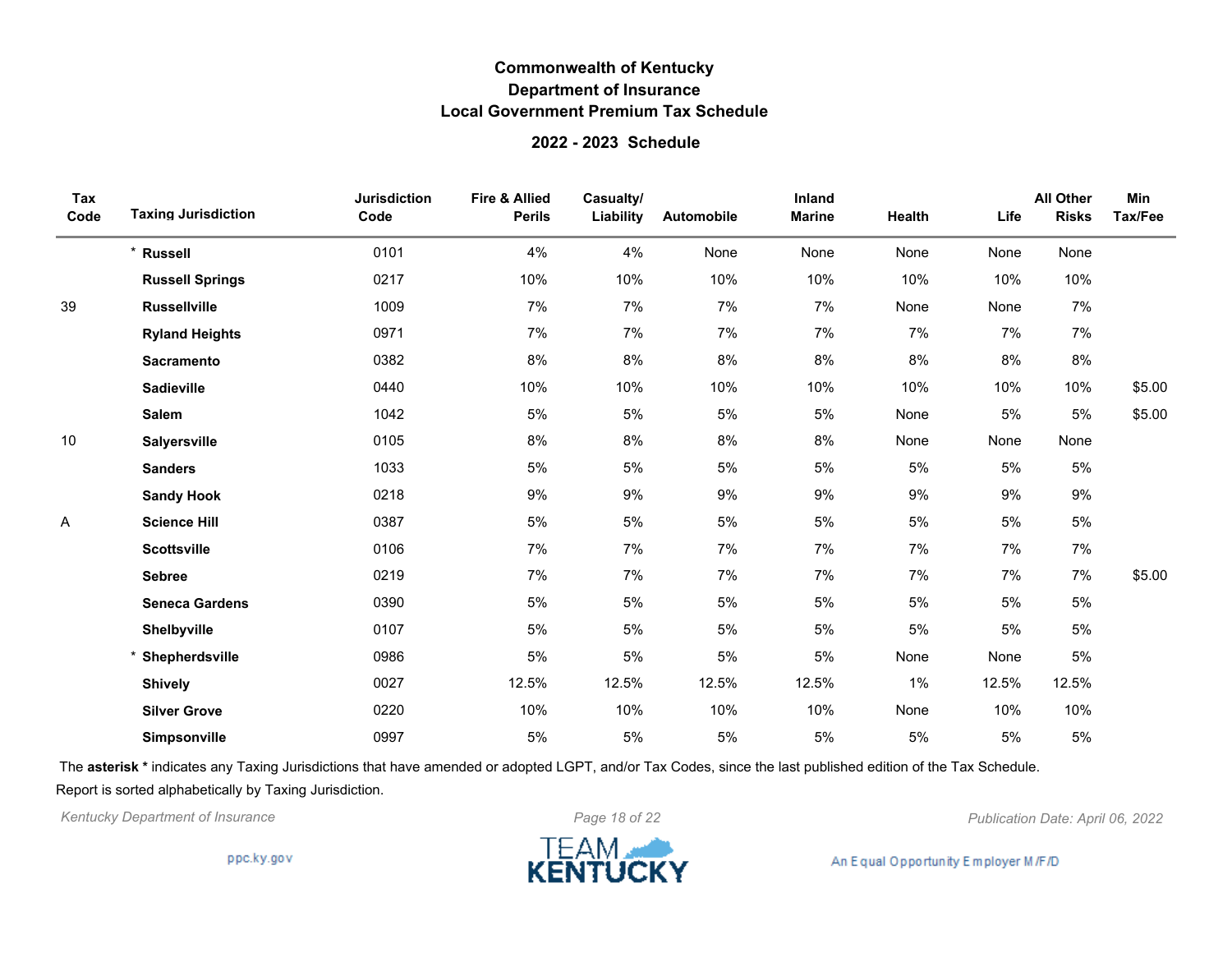#### **2022 - 2023 Schedule**

| Tax<br>Code | <b>Taxing Jurisdiction</b> | <b>Jurisdiction</b><br>Code | <b>Fire &amp; Allied</b><br><b>Perils</b> | Casualty/<br>Liability | Automobile | Inland<br><b>Marine</b> | <b>Health</b> | Life | <b>All Other</b><br><b>Risks</b> | Min<br>Tax/Fee |
|-------------|----------------------------|-----------------------------|-------------------------------------------|------------------------|------------|-------------------------|---------------|------|----------------------------------|----------------|
|             | <b>Slaughters</b>          | 0393                        | 5%                                        | 5%                     | 5%         | 5%                      | 5%            | 5%   | 5%                               |                |
|             | <b>Smithfield</b>          | 0972                        | 6.5%                                      | 6.5%                   | 6.5%       | 6.5%                    | None          | 6.5% | 6.5%                             |                |
|             | <b>Smithland</b>           | 0395                        | 6%                                        | $6\%$                  | 6%         | None                    | None          | None | None                             |                |
|             | <b>Smiths Grove</b>        | 0396                        | 7%                                        | 7%                     | 7%         | 7%                      | 5%            | 7%   | 7%                               |                |
|             | <b>Somerset</b>            | 0028                        | 6%                                        | 6%                     | 6%         | 6%                      | $6\%$         | 6%   | 6%                               | \$5.00         |
|             | <b>South Shore</b>         | 0400                        | 6%                                        | 6%                     | 6%         | 6%                      | None          | None | 6%                               |                |
|             | Southgate                  | 0109                        | 10%                                       | 10%                    | 10%        | 10%                     | None          | None | 10%                              |                |
|             | <b>Sparta</b>              | 0401                        | 6%                                        | $6\%$                  | 6%         | 6%                      | None          | 6%   | 6%                               |                |
|             | <b>Spencer County</b>      | 1006                        | 3%                                        | $3%$                   | 3%         | 3%                      | None          | None | 3%                               |                |
|             | <b>Spring Valley</b>       | 0445                        | 5%                                        | 5%                     | 5%         | 5%                      | None          | 5%   | 5%                               |                |
| B           | Springfield                | 0110                        | 6%                                        | 6%                     | 6%         | 6%                      | 6%            | 6%   | 6%                               |                |
|             | Springmill                 | 1045                        | 5%                                        | 5%                     | 5%         | 5%                      | None          | 5%   | 5%                               |                |
| A           | <b>St. Charles</b>         | 0462                        | 10%                                       | 10%                    | 10%        | 10%                     | None          | None | 10%                              | \$25.00        |
|             | <b>St. Matthews</b>        | 0463                        | 5%                                        | $5\%$                  | 5%         | 5%                      | 5%            | 5%   | 5%                               |                |
|             | St. Regis Park             | 0104                        | 5%                                        | $5\%$                  | 5%         | 5%                      | None          | 5%   | 5%                               |                |
|             | <b>Stamping Ground</b>     | 0403                        | 6%                                        | 6%                     | 6%         | 6%                      | 6%            | 6%   | 6%                               |                |
|             | <b>Stanford</b>            | 0221                        | 9%                                        | 9%                     | 9%         | 9%                      | 9%            | 9%   | 9%                               |                |
|             | <b>Stanton</b>             | 0111                        | 5%                                        | $5\%$                  | 5%         | 5%                      | 5%            | 5%   | 5%                               |                |
|             | <b>Strathmoor Manor</b>    | 0405                        | 7%                                        | 7%                     | 7%         | 7%                      | 7%            | 7%   | 7%                               |                |

The **asterisk \*** indicates any Taxing Jurisdictions that have amended or adopted LGPT, and/or Tax Codes, since the last published edition of the Tax Schedule. Report is sorted alphabetically by Taxing Jurisdiction.

*Kentucky Department of Insurance Page 19 of 22 Publication Date: April 06, 2022*

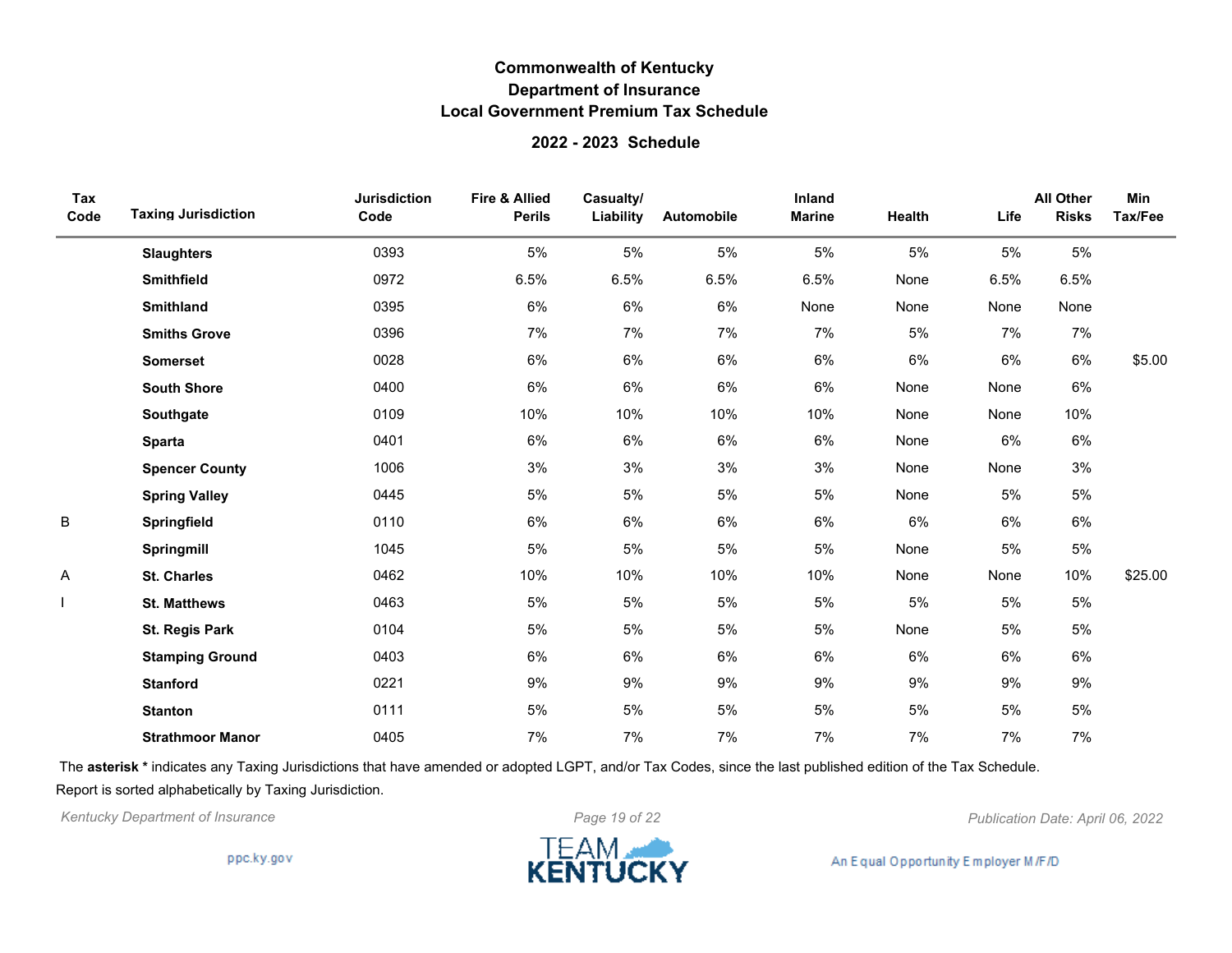### **2022 - 2023 Schedule**

| Tax<br>Code | <b>Taxing Jurisdiction</b> | <b>Jurisdiction</b><br>Code | <b>Fire &amp; Allied</b><br><b>Perils</b> | Casualty/<br>Liability | Automobile | Inland<br><b>Marine</b> | Health | Life | <b>All Other</b><br><b>Risks</b> | Min<br>Tax/Fee |
|-------------|----------------------------|-----------------------------|-------------------------------------------|------------------------|------------|-------------------------|--------|------|----------------------------------|----------------|
|             | <b>Strathmoor Village</b>  | 0406                        | 5%                                        | 5%                     | 5%         | 5%                      | 5%     | 5%   | 5%                               |                |
|             | <b>Sturgis</b>             | 0112                        | 12%                                       | 12%                    | 12%        | 12%                     | 12%    | 12%  | 12%                              |                |
|             | Sycamore                   | 0456                        | 8%                                        | 8%                     | 8%         | 8%                      | None   | 8%   | 8%                               |                |
|             | <b>Taylor Mill</b>         | 0113                        | 8%                                        | 8%                     | 8%         | 8%                      | None   | 8%   | 8%                               |                |
|             | <b>Taylorsville</b>        | 0407                        | 7%                                        | 7%                     | 7%         | 7%                      | 7%     | 7%   | 7%                               | \$5.00         |
|             | <b>Ten Broeck</b>          | 0453                        | 5%                                        | $5\%$                  | 5%         | 5%                      | None   | None | None                             |                |
|             | <b>Thornhill</b>           | 0408                        | 5%                                        | $5\%$                  | 5%         | 5%                      | None   | 5%   | 5%                               |                |
| 12          | <b>Todd County</b>         | 1001                        | 6%                                        | 6%                     | 6%         | 6%                      | None   | None | 6%                               |                |
|             | Tompkinsville              | 0222                        | 5%                                        | $5\%$                  | 5%         | 5%                      | 5%     | 5%   | 5%                               |                |
| 28          | <b>Trenton</b>             | 0409                        | 6%                                        | 6%                     | 6%         | 6%                      | None   | 6%   | 6%                               |                |
|             | <b>Trigg County</b>        | 0960                        | 6%                                        | 6%                     | 6%         | 6%                      | None   | 6%   | 6%                               |                |
| $A-45$      | <b>Trimble County</b>      | 1023                        | 10%                                       | 10%                    | 10%        | 10%                     | None   | 10%  | 10%                              | \$5.00         |
|             | <b>Uniontown</b>           | 0223                        | 12%                                       | 12%                    | 12%        | 12%                     | None   | None | None                             | \$5.00         |
|             | Vanceburg                  | 1004                        | 6%                                        | $6\%$                  | 6%         | 6%                      | $6\%$  | None | 6%                               |                |
|             | <b>Versailles</b>          | 0115                        | 9%                                        | 9%                     | 9%         | 9%                      | 9%     | 9%   | 9%                               |                |
|             | <b>Vicco</b>               | 0413                        | 5%                                        | 5%                     | 5%         | 5%                      | 5%     | 5%   | 5%                               |                |
|             | * Villa Hills              | 0116                        | 7%                                        | 7%                     | 7%         | 7%                      | None   | 7%   | 7%                               |                |
| 20          | <b>Vine Grove</b>          | 0117                        | 10%                                       | 10%                    | 10% or 3%  | 10%                     | None   | None | 10%                              |                |
|             | Walton                     | 0224                        | 5%                                        | $5\%$                  | 5%         | 5%                      | 5%     | 5%   | 5%                               |                |

The **asterisk \*** indicates any Taxing Jurisdictions that have amended or adopted LGPT, and/or Tax Codes, since the last published edition of the Tax Schedule. Report is sorted alphabetically by Taxing Jurisdiction.

*Kentucky Department of Insurance Page 20 of 22 Publication Date: April 06, 2022*

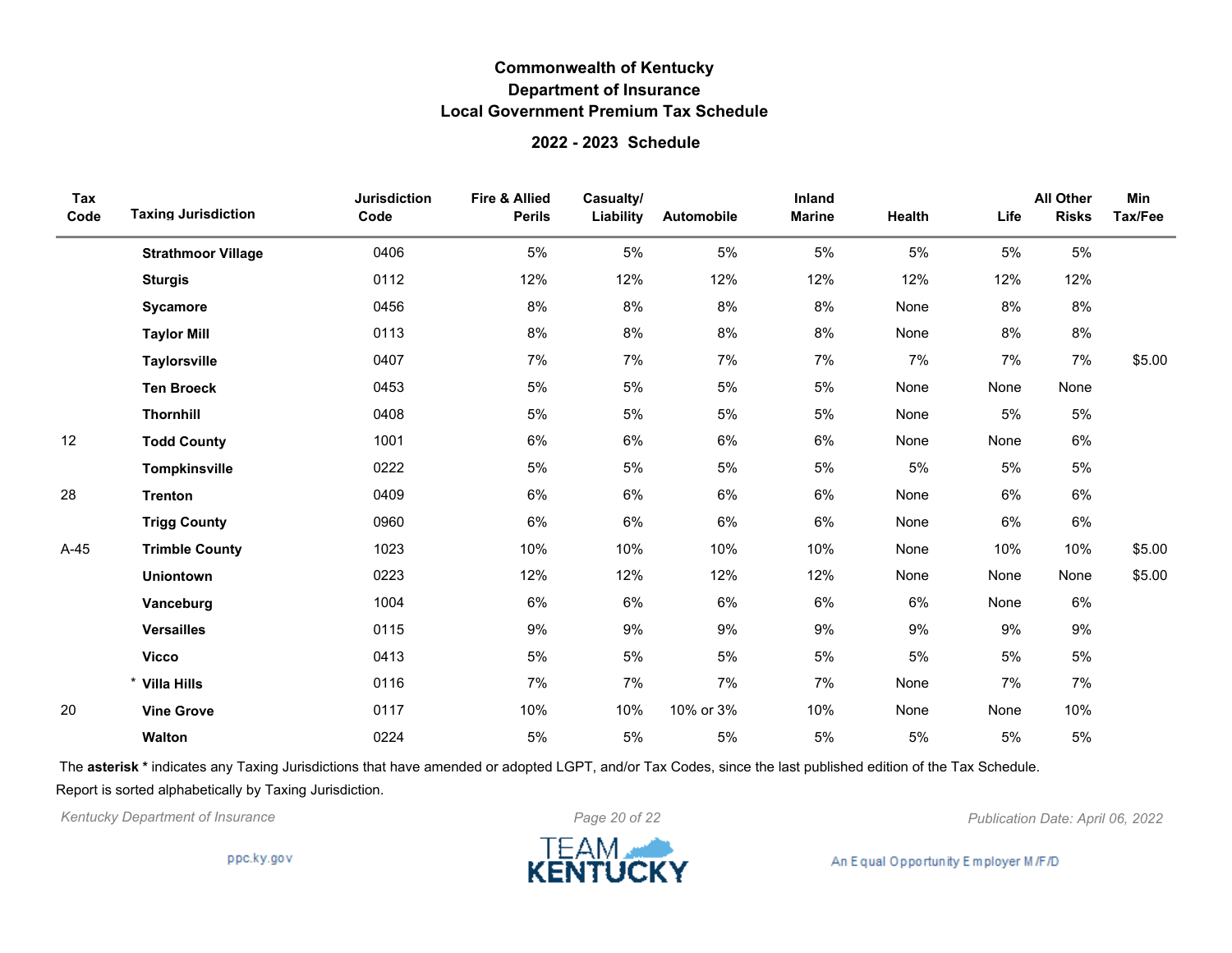#### **2022 - 2023 Schedule**

| Tax<br>Code | <b>Taxing Jurisdiction</b> | <b>Jurisdiction</b><br>Code | <b>Fire &amp; Allied</b><br><b>Perils</b> | Casualty/<br>Liability | Automobile | Inland<br><b>Marine</b> | Health | Life | <b>All Other</b><br><b>Risks</b> | Min<br>Tax/Fee |
|-------------|----------------------------|-----------------------------|-------------------------------------------|------------------------|------------|-------------------------|--------|------|----------------------------------|----------------|
|             | Warsaw                     | 0225                        | 6%                                        | 6%                     | 6%         | None                    | None   | None | None                             |                |
| B           | <b>Washington County</b>   | 0964                        | 4%                                        | 4%                     | 4%         | 4%                      | 4%     | 4%   | 4%                               | \$10.00        |
|             | <b>Watterson Park</b>      | 0450                        | 5%                                        | $5\%$                  | 5%         | 5%                      | None   | 5%   | 5%                               |                |
|             | Wayland                    | 0419                        | 8%                                        | 8%                     | 8%         | $8\%$                   | 8%     | 8%   | 8%                               |                |
|             | <b>Wayne County</b>        | 0965                        | 5%                                        | 5%                     | 5%         | 5%                      | None   | None | 5%                               |                |
|             | Wellington                 | 0973                        | 5%                                        | 5%                     | 5%         | 5%                      | 5%     | 5%   | 5%                               |                |
| 53          | <b>West Buechel</b>        | 0227                        | 7%                                        | 7%                     | 7%         | 7%                      | 7%     | 7%   | 7%                               |                |
|             | <b>West Liberty</b>        | 0118                        | 10%                                       | 10%                    | 10%        | 10%                     | 10%    | 10%  | 10%                              |                |
|             | <b>West Point</b>          | 0228                        | 12%                                       | 12%                    | 12%        | 12%                     | None   | 12%  | 12%                              |                |
|             | Westwood                   | 0421                        | 6%                                        | 6%                     | 6%         | 6%                      | 6%     | 6%   | 6%                               |                |
|             | Wheatcroft                 | 0422                        | 8%                                        | 8%                     | 8%         | $8\%$                   | None   | None | 8%                               |                |
| A           | Wheelwright                | 0423                        | 5%                                        | 5%                     | 5%         | 5%                      | None   | 5%   | 5%                               |                |
| A           | <b>White Plains</b>        | 0425                        | 10%                                       | 10%                    | 10%        | 10%                     | None   | None | 10%                              | \$25.00        |
|             | Whitesburg                 | 0230                        | 5%                                        | $5\%$                  | 5%         | 5%                      | 5%     | 5%   | 5%                               | \$5.00         |
| 12          | Whitesville                | 0426                        | 8.9%                                      | 8.9%                   | 8.9%       | 8.9%                    | None   | None | None                             |                |
|             | Wickliffe                  | 0231                        | 6.4%                                      | 6.4%                   | 6.4%       | 6.4%                    | None   | 6.4% | 6.4%                             |                |
|             | Wilder                     | 0232                        | 10%                                       | 10%                    | 10%        | 10%                     | None   | 10%  | 10%                              |                |
|             | Wildwood                   | 0427                        | 5%                                        | $5\%$                  | 5%         | 5%                      | None   | 5%   | 5%                               |                |
|             | Williamsburg               | 0119                        | 6%                                        | 6%                     | 6%         | 6%                      | 6%     | 6%   | 6%                               |                |

The **asterisk \*** indicates any Taxing Jurisdictions that have amended or adopted LGPT, and/or Tax Codes, since the last published edition of the Tax Schedule. Report is sorted alphabetically by Taxing Jurisdiction.

*Kentucky Department of Insurance Page 21 of 22 Publication Date: April 06, 2022*